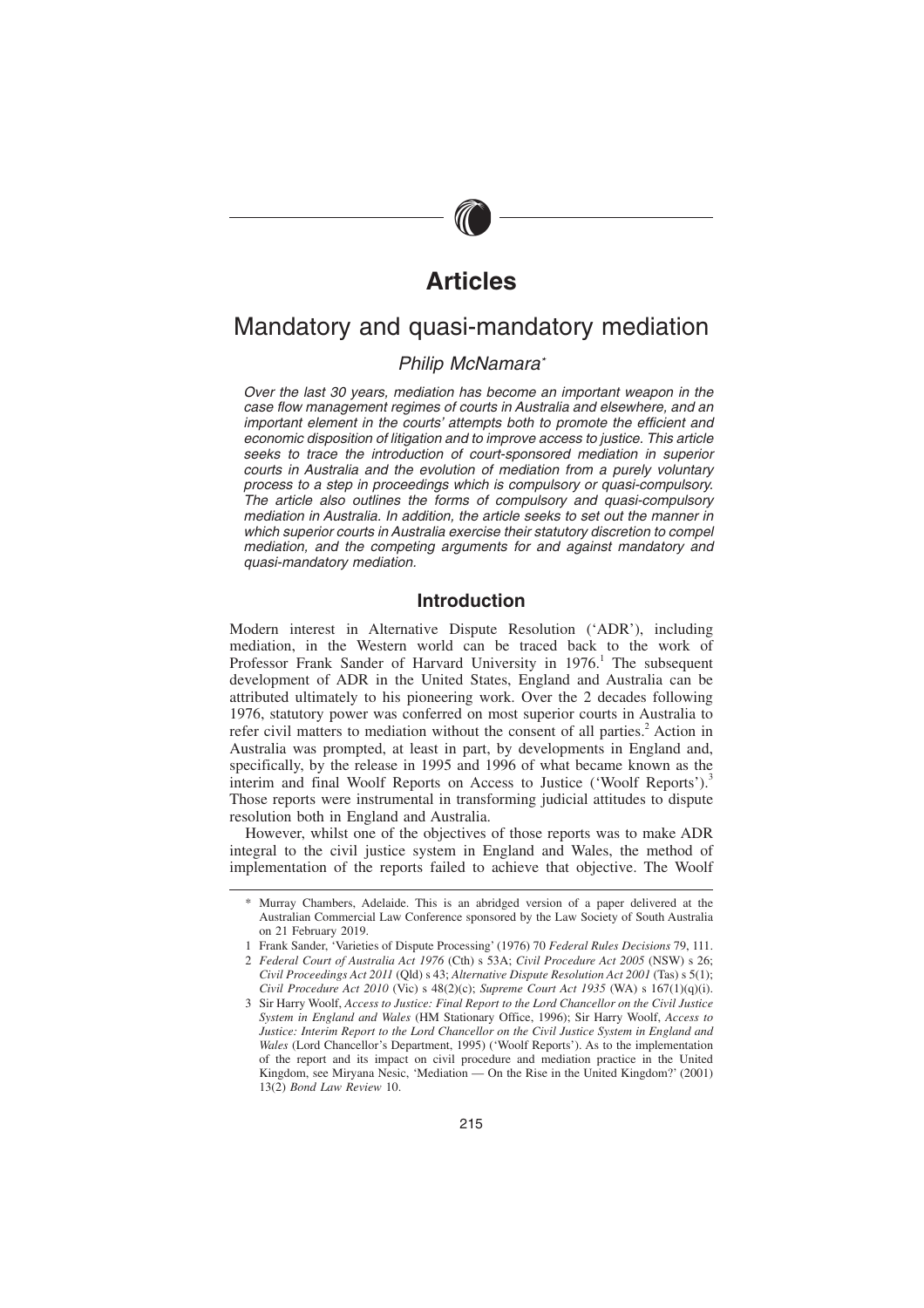Reports were followed in England by a number of enquiries, rules amendments and pilot schemes in different courts.<sup>4</sup> Some of those schemes are reported to have been unsuccessful, whilst others are reported to have succeeded. The *Civil Procedure Rules 1998* (UK), introduced in England in the wake of the Woolf Reports authorise the court to encourage mediation, but stop short of compelling it. The dominant view held until recently in England was that, whilst judges should actively encourage mediation, 'parties should never be compelled to mediate'.<sup>5</sup>

Nevertheless, having made a slow start, mediation in the United Kingdom is finding growing acceptance and yielding greater success rates. The latest available audit, conducted in May 2016 by the English Centre for Effective Dispute Resolution ('CEDR'), found that approximately 10,000 cases were mediated each year in the United Kingdom following the Jackson reforms in 2013.<sup>6</sup> The mediators who took part in the CEDR survey which gave rise to the audit reported that approximately 2/3 of matters were settled on the day of the mediation, with a further 19% settling shortly thereafter, producing a combined success rate of 86%. (I am not aware of any corresponding audit in Australia.)<sup>7</sup>

Some jurisdictions within Australia were quicker than others to follow the lead of the United Kingdom. At the same time, some Australian jurisdictions went further than the United Kingdom, in that power to make orders compelling mediation, without the consent of the parties, was conferred on superior courts, as a means of managing civil matters. Since publication of the Woolf Reports, parliaments in all Australian jurisdictions have conferred power on the superior courts of each jurisdiction to compel mediation in civil proceedings.

The Supreme Court of Victoria commenced referring proceedings to mediation in the 1980s. It has been reported that, before the end of that decade, no civil case in Victoria, except for appeals and matters by way of judicial review, went to a full hearing without at least one round of mediation.<sup>8</sup> The Victorian judiciary has continued to support mediation as a form of

<sup>4</sup> See generally Susan Blake, Julie Browne and Stuart Sime, *The Jackson ADR Handbook* (Oxford University Press, 2013) ch 16.

<sup>5</sup> Lord Justice Jackson, *Review of Civil Litigation Costs* (Final Report, December 2009) 361 [3.4] ('Jackson Report'), see generally ch 36.

<sup>6</sup> CJC ADR Working Group, Civil Justice Council, *ADR and Civil Justice* (Interim Report, October 2017) 16 [4.10] ('CJC Working Group Report'). See also Blake, Browne and Sime (n 4) 8 [1.18]–[1.19].

<sup>7</sup> See the statistics referred to by Chief Justice T F Bathurst, 'The Role of the Courts in the Changing Dispute Resolution Landscape' (2012) 35(3) *University of New South Wales Law Journal* 870, 876; and Vicki Waye, 'Mandatory Mediation in Australia's Civil Justice System' (2016) 45(2–3) *Common Law World Review* 214, 224–5 ('Mandatory Mediation').

<sup>8</sup> Justice Murray Kellam, 'Launch of Report Mediation in the Supreme and County Courts of Victoria' [2009] *Victorian Judicial Scholarship* 4, quoted in John Muir, 'The Past and Potential Expansion of Dispute Resolution within the Court System: The Mediation Revolution, Adverse Consequences and Future Trends' (2016) 35(1) *Arbitrator and Mediator* 8, 9.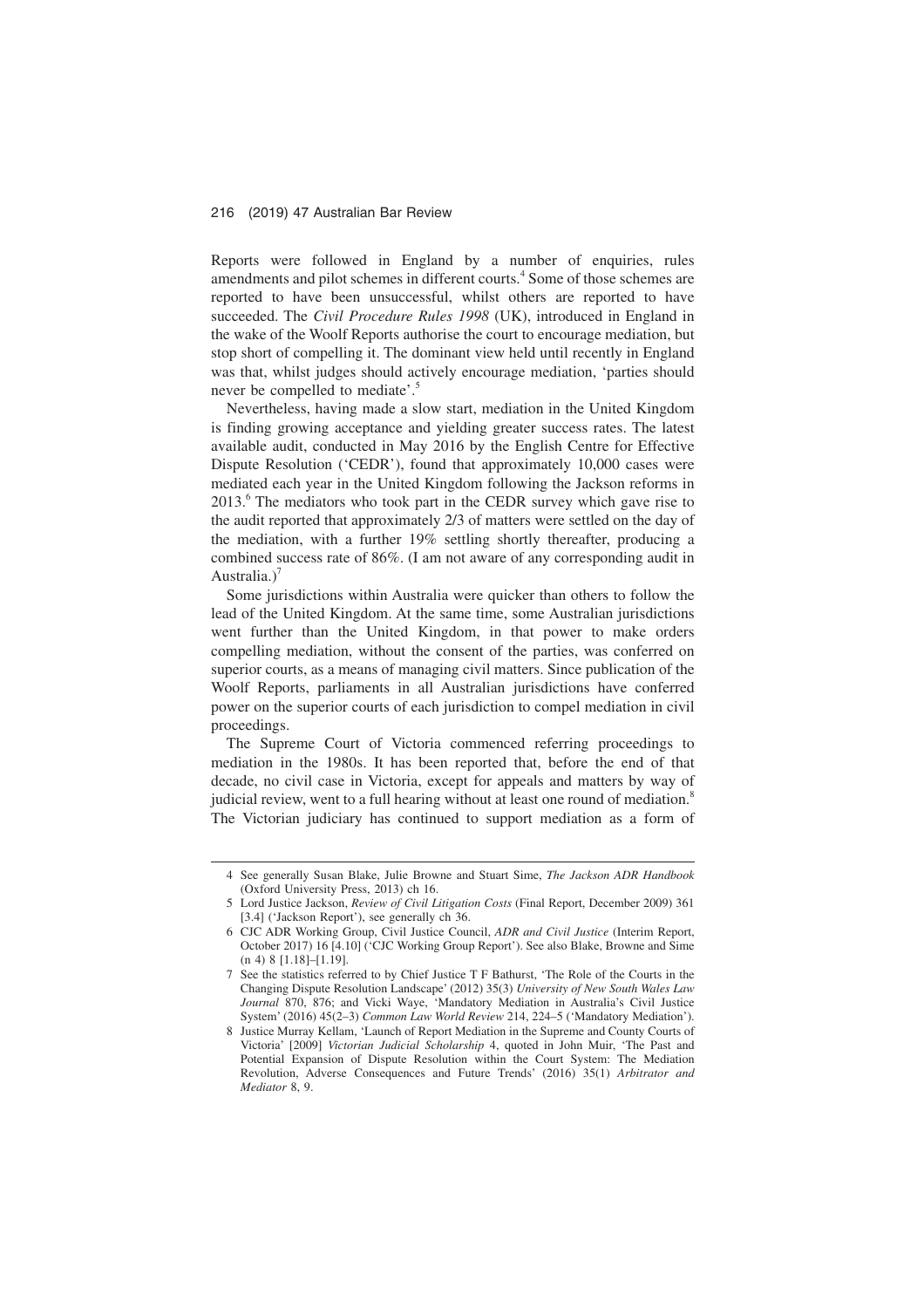dispute resolution. In 2007, civil appeals in Victoria began to be selectively referred to mediation, following a change in English practice, reportedly with considerable success.<sup>9</sup>

The Supreme Court of Queensland was armed with power to compel mediations in 1991.<sup>10</sup> Subsequently, the *Uniform Civil Procedure Rules 1999* (Qld) were amended to enable the Supreme Court of Queensland to refer matters to mediation against the wishes of one or all of the parties.

In  $1996$ ,<sup>11</sup> the Supreme Court of South Australia was invested with a statutory power, '[s]ubject to and in accordance with the rules of court', to 'appoint a mediator and refer a civil proceeding or any issues arising in a civil proceeding for mediation by the mediator', including an express power to refer a proceeding to mediation without the consent of all parties. In other words, the Court was authorised to appoint a mediator in relation to a matter generally, or in relation to a particular issue in an action.

In 1999, the Australian Chief Justices Council adopted a *Declaration of Principles on Court-Annexed Mediation*. 12

The Supreme Courts of New South Wales<sup>13</sup> and Western Australia<sup>14</sup> were invested with statutory power to require non-consensual mediation in 2000.

The Rules of the Supreme Court of Tasmania were amended, with effect from 1 May 2000, to authorise the Court to order that a proceeding, or any part of it, be referred for mediation, with or without the consent of any party.<sup>1</sup> Subsequently, in 2001, the Supreme Court of Tasmania was authorised by statute to refer civil proceedings to mediation or neutral evaluation, whether or not the parties consented.<sup>16</sup>

Rule 1179 of the *Court Procedures Rules 2006* of the Australian Capital Territory authorise the court to refer a proceeding, or any part of a proceeding

- 11 *Supreme Court Act 1935* (SA) s 65, inserted by *Statutes Amendment (Mediation, Arbitration and Referral) Act 1996* (SA) s 10, with effect from 30 September 1996.
- 12 James Spigelman, 'Mediation and the Court [Paper Originally Delivered as an Address at the LEADR Dinner in November 2000]' (2001) 39(2) *Law Society Journal* 63.
- 13 *Supreme Court Amendment (Referral of Proceedings) Act 2000* (NSW), inserting *Supreme Court Act 1970* (NSW) s 110K. Now see *Civil Procedure Act 2005* (NSW) ss 26(1)–(2); and Supreme Court of New South Wales, *Practice Note SC Gen 6: Supreme Court — Mediation*, 10 March 2010, para 5.
- 14 *Courts Legislation Amendment Act 2000* (WA) s 22, inserting *Supreme Court Act 1935* (WA) s 167(1)(q)(i), with effect from 6 July 2000. The current rules are found in *Rules of the Supreme Court 1971* (WA) ord 4A div 1 rr 2(2)(k)–(l), 8.
- 15 *Supreme Court Rules 2000* (Tas) r 518.

<sup>9</sup> Chief Justice Marilyn Warren, 'ADR and a Different Approach to Litigation' (Speech, Serving up Insights Series, Law Institute of Victoria, 18 March 2009), quoted in Muir (n 8) 9–10. See Supreme Court of Victoria, *Practice Note No 10 of 2011: Commercial Court*, 28 November 2011, pt 10; Supreme Court of Victoria, *Practice Note No 3 of 2012: Professional Liability List*, 1 October 2012, para 5.3. The English Court of Appeal established a mediation service in 2003 for all non-family appeals, under which a judge considering whether to grant permission to appeal will consider whether the proposed appeal should be referred to the Court of Appeal mediation service. The scheme was modified in 2012 to the effect that all appeals must be referred to mediation unless a judge orders otherwise: Blake, Browne and Sime (n 4) 194–6 [16.13]–[16.15].

<sup>10</sup> *Supreme Court of Queensland Act 1991* (Qld); and *Uniform Civil Procedure Rules 1999* (Qld) div 3. Now see the *Civil Proceedings Act 2011* (Qld) s 43(3).

<sup>16</sup> *Alternative Dispute Resolution Act 2001* (Tas) s 5(1), which commenced in operation on 19 November 2001.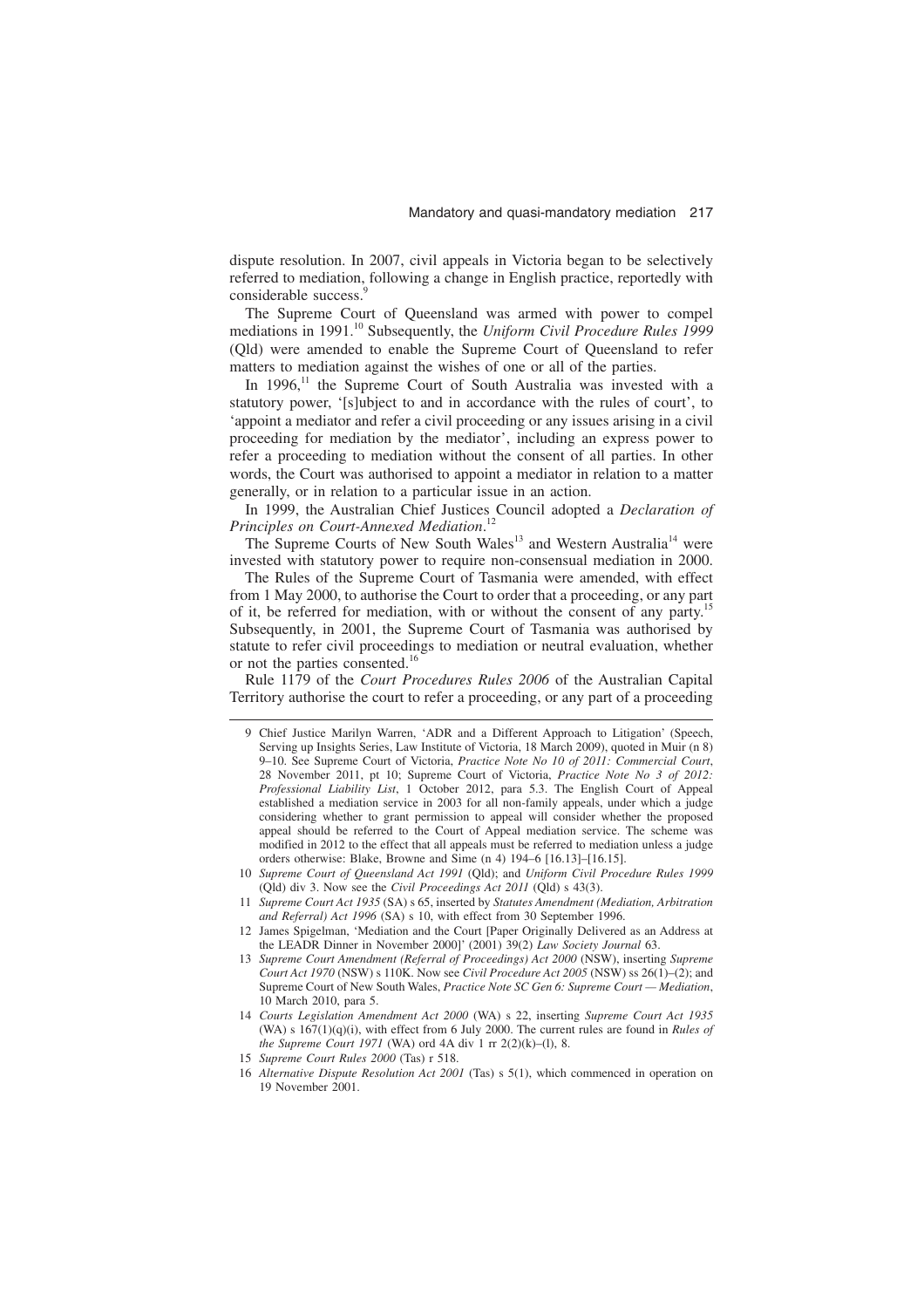for mediation or neutral evaluation. The court is authorised to make such an order either on application by a party or on its own initiative.

Similar powers are conferred on the Supreme Court of the Northern Territory both by its constituent legislation and rules.

Almost as soon as the statutory power to compel mediation became available, it began to be exercised in all jurisdictions, even over the strenuous objection of one of the parties.<sup>1</sup>

This article addresses three forms of externally imposed mediation, generally referred to as 'mandatory' or 'quasi-mandatory' mediation. These forms of mediation are not mutually exclusive. The legislation constituting a particular court and the rules of civil procedure of every court can embrace all three forms. In the life of a single civil proceeding, all three forms can be applied successively.

# **Mediation defined**

Generally, the statutory provisions which authorise Supreme Courts to direct matters to mediation do not define 'mediation'. The exception is New South Wales.<sup>19</sup>

Put simply, mediation is a form of consensual attempted settlement of a dispute. It is one of the accepted forms of ADR. It is non-adjudicative. At a more complex level, 'mediation' is commonly regarded as denoting a number of elements: namely (a) a voluntary process by which (b) the parties to a civil dispute (whether or not the dispute has crystallised in litigation) (c) attempt, with the assistance of an independent third party (the mediator) who is expected to (i) be an active participant in the course of negotiations between the parties or their legal advisers and (ii) facilitate those negotiations (d) to resolve their dispute (e) without reference to a court or other tribunal, or (if the dispute has already crystallised in litigation) without further reference to a court or other tribunal by (f) the systematic isolation of issues in dispute culminating in (g) a settlement of the dispute which accommodates and adjusts the interests and needs of the parties.

The first element, that of voluntariness, has itself two aspects in reference to a mediation. First, there is the concept of voluntarily entering into the process. Secondly, there is the concept of voluntary participation in the process once it has been embarked upon. The power of the court to compel mediation does violence to the first of these concepts — that of mediation as a process voluntarily embarked upon — but not to the second concept, which must remain inviolable. There can be no question of a party being compelled to enter into a settlement, let alone a settlement imposed on either or both of the parties by the mediator. A party must have the right to terminate or adjourn

<sup>17</sup> *Supreme Court Act 1979* (NT) ss 83A(1), (7); *Supreme Court Rules 1987* (NT) r 48.13.

<sup>18</sup> *Hopcroft v Olsen* (1998) 201 LSJS 54, 58. The same occurred in the Supreme Courts of Victoria: *Butcher v Commonwealth* (Supreme Court of Victoria, Hedigan J, 1996); and of New South Wales: *Singh v Singh* [2002] NSWSC 852, [3]–[5].

<sup>19</sup> A statutory definition is found in *Civil Procedure Act 2005* (NSW) s 25. Neither the *Supreme Court Act 1935* nor the *District Court Act 1991* of South Australia defines 'mediation'. By contrast, the term is defined in *Supreme Court Civil Rules 2006* (SA) r 4 to mean 'a process by which a person (the mediator) assists the parties to a dispute to reach an agreement to settle the dispute'.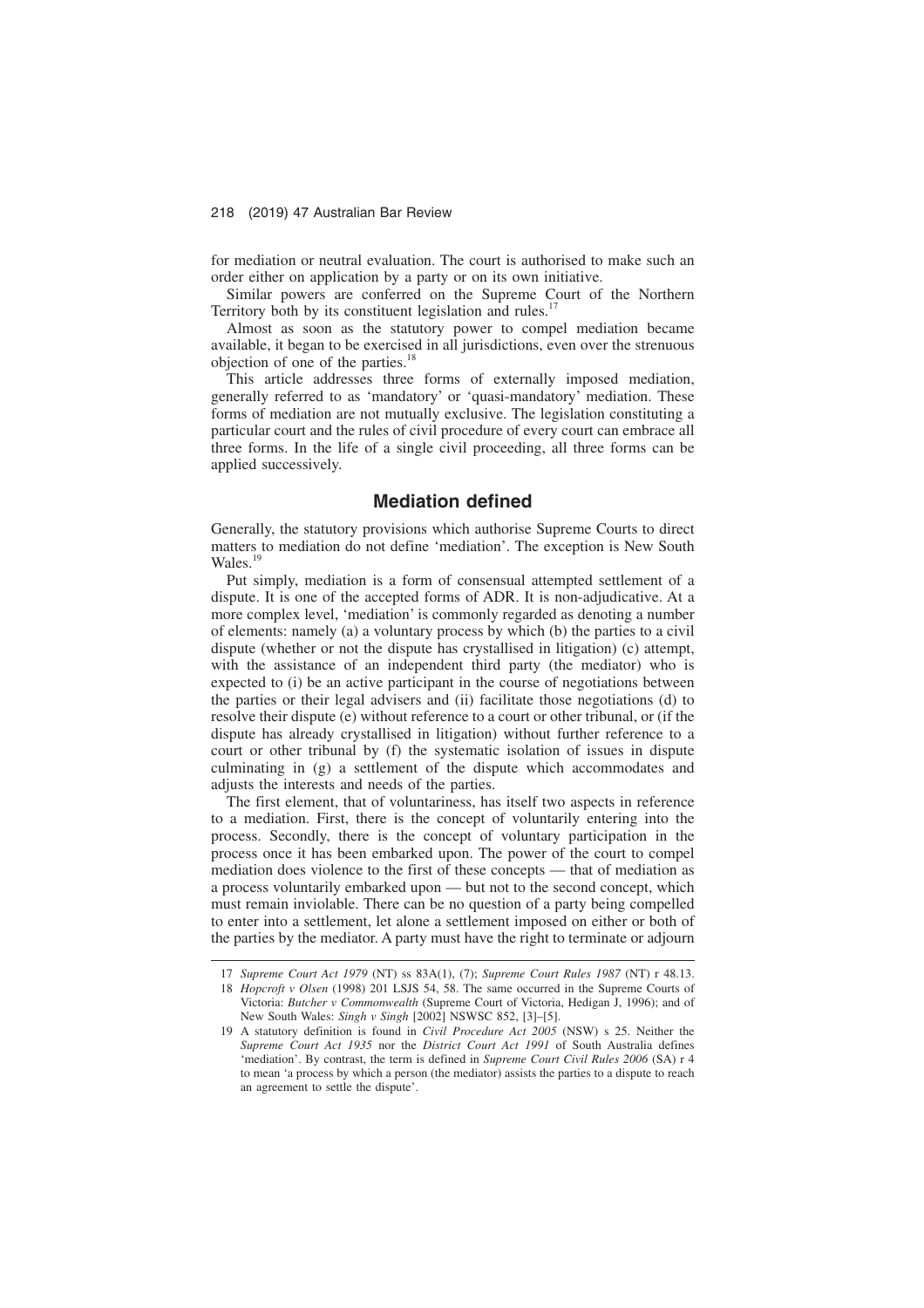a mediation, subject only to due consultation with the mediator. The only true obligation of a party to a mediation is to attend and participate in negotiations in good faith. However, there is no reason why a party who fails at a mediation to negotiate in good faith or act reasonably should not be dealt with adversely by costs orders at the conclusion of the litigation, if the matter does not settle at the mediation by reason of unreasonable conduct of that party.<sup>20</sup> This important, and more recently developed, aspect of court supervision of mediations is addressed further below.

The form of mediation is not fixed or static. The manner in which mediations are conducted in Australia has changed since the mid-1990s, and will continue to evolve. Moreover, it is open to the litigants themselves to mould the form of a particular mediation and, by consent, to dictate the manner in which it is conducted.

In matters where money only is at stake, the purpose of the mediation is to bring the parties to agreement either (a) on the quantum and terms for payment of a sum of money which will fully and finally discharge the claims being agitated at the mediation, be they the claim of the plaintiff or a claim of a counterclaiming party; or (b) that the claim for money which is being agitated is bound to fail.

In matters where more is at stake than money, such as employment disputes, disputes between principal and agent, fencing or boundary disputes, claims for the imposition of a constructive trust, claims in respect of an express or implied trust, claims for the winding up of a partnership or claims under the testator's family maintenance legislation, mediation will involve identifying particular methods of adjusting the claims of the parties in respect of identifiable assets.

## **Mandatory mediation defined**

#### In 2013, Lord Dyson MR said:

ADR is now a well-established part of every lawyer's practice. If there was ever any doubt that the consensual settlement of disputes — facilitated through the use of ADR — serves the public interest, it has been laid to rest. Consensual settlement whether facilitated through informal negotiation, structured mediation, early neutral evaluation, or any other such means — is an essential aspect of any civil society. The effective promotion of ADR is unquestionably in the public interest.<sup>21</sup>

Since the 1990s, legislatures and courts in Australia have embraced the proposition that both ADR generally and mediation, in particular, are in the public interest. Legislative, quasi-legislative and administrative steps have been taken to encourage and, more recently, compel ADR and specifically mediation. Forms of compulsion in relation to mediation can, for present purposes, be subdivided into three categories: $^{22}$ 

<sup>20</sup> *Earl of Malmesbury v Strutt and Parker* [2008] All ER (D) 257 (Mar); *Merelie v Newcastle Primary Care Trust* [2006] All ER (D) 200 (Jun).

<sup>21</sup> Blake, Browne and Sime (n 4) Foreword.

<sup>22</sup> Melissa Hanks, 'Perspectives on Mandatory Mediation' (2012) 35(3) *University of New South Wales Law Journal* 929, 930–1.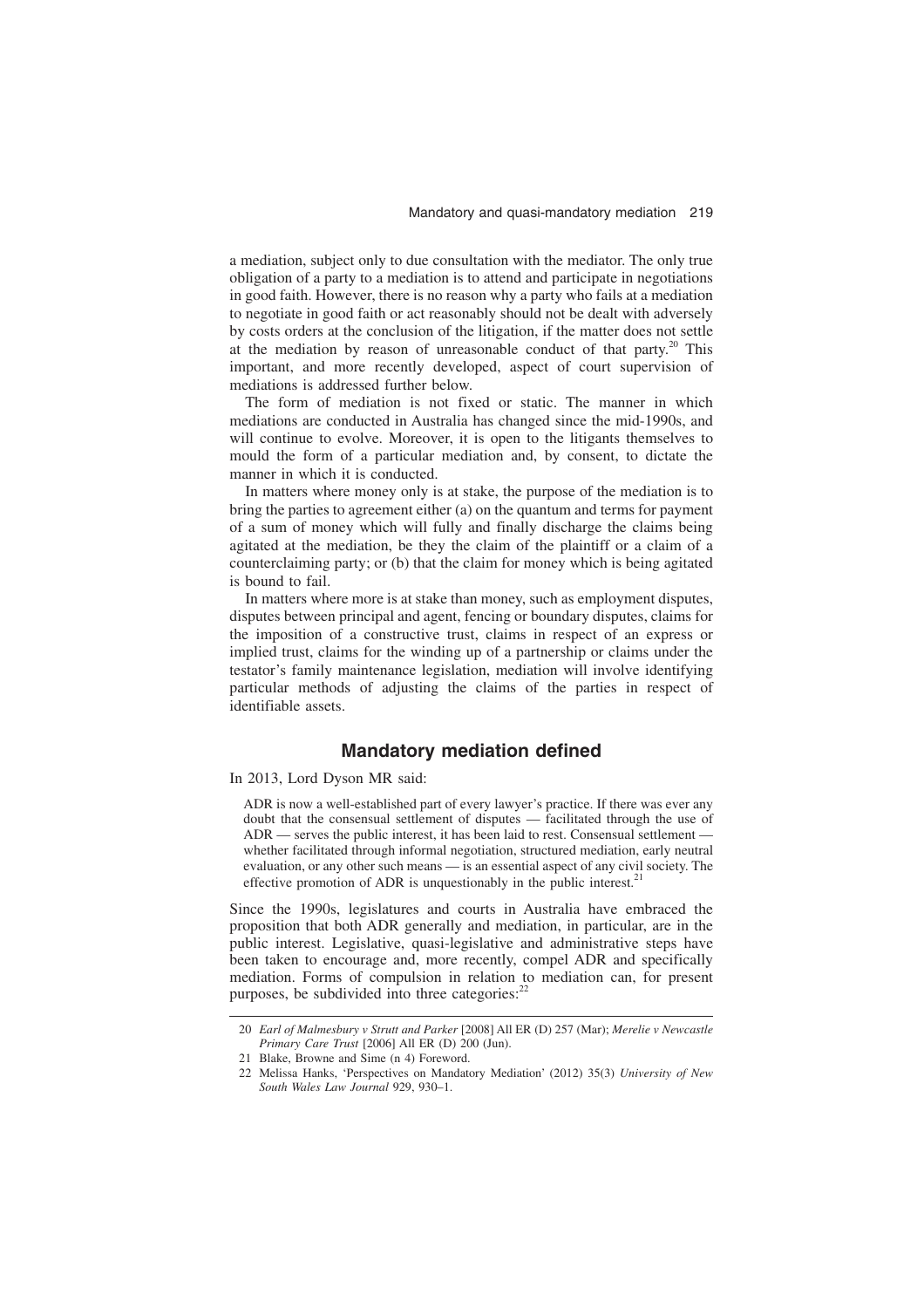- (1) Legislative and quasi-legislative schemes<sup>23</sup> under which a particular dispute or proceeding is automatically and compulsorily referred to mediation. This category can be further subdivided into (a) instances where mediation is a prerequisite to the *institution* of proceedings: that is, a precondition of access to the court; and (b) instances where mediation is required as a prerequisite to the *continuation* of proceedings beyond a certain point. The first of these two subcategories has in the past been favoured in England in certain settings. $^{24}$  This form has been adopted in an attenuated manner in the federal courts in Australia such that it requires, not mediation, but simply negotiation, between the parties before the institution and defence of an action. In order to be useful, any pre-action scheme or protocol must include an obligation on the parties to exchange adequate information, with a view to enabling productive settlement negotiations and with the objective of forestalling the issue of proceedings. $25$  This form of scheme has been criticised as creating the risk of 'expensive front-end loading of legal costs at a period of making a claim which is very hard to police retrospectively'.<sup>26</sup> This form of compulsion also creates the risk of permitting and encouraging intended defendants, by prolonging negotiations, to delay the institution of proceedings and hence fend off the evil day when the defendant will be required to pay compensation to the plaintiff.
- (2) Discretionary powers conferred on courts and tribunals to refer existing proceedings to mediation, whether with or without the parties' consent, on a case-by-case basis. This approach has been widely adopted in Australia. It was the type of scheme preferred for Australia by the National Alternative Dispute Resolution Advisory Council.<sup>27</sup> It was not embraced by the Woolf Reports. However, the 2017 English Civil Justice Council ('CJC') Working Group, consciously departing from one of the recommendations in the Woolf Reports, favoured permitting the court to make orders in particular cases compelling an unwilling party to attend a mediation or engage in some other form of ADR.<sup>2</sup>
- (3) Quasi-compulsory schemes under which a party can be retrospectively penalised, by a court or tribunal, by way of an adverse costs order if mediation is not undertaken either prior to the institution of an action or

<sup>23</sup> Such as the schemes provided for by the *Defamation Act 2005* (NSW) s 40; the *Farm Debt Mediation Act 1994* (NSW); the *Strata Schemes Management Act 1996* (NSW); the *Retail Leases Act 1994* (NSW); the *Motor Accident Insurance Amendment Act 2000* (Qld); and the *Personal Injuries Proceedings Amendment Act 2002* (Qld). At the federal level, the Australian Competition and Consumer Commission has promulgated certain industry specific Codes of Conduct which require forms of ADR as a condition of enforcement of contractual rights such as, eg, termination of a franchise agreement.

<sup>24</sup> CJC Working Group Report (n 6) 24 [5.2]. See Bathurst (n 7) 880.

<sup>25</sup> Note the summary of the English *Practice Direction: Pre-action Conduct and Protocols* in Blake, Browne and Sime (n 4) 81–6 [8.13]–[8.16].

<sup>26</sup> CJC Working Group Report (n 6) 25 [5.10].

<sup>27</sup> National Alternative Dispute Resolution Advisory Council, *The Resolve to Resolve — Embracing ADR to Improve Access to Justice in the Federal Jurisdiction: A Report to the Attorney-General* (Report, September 2009) 24 [2.16].

<sup>28</sup> CJC Working Group Report (n 6) 58 [9.32].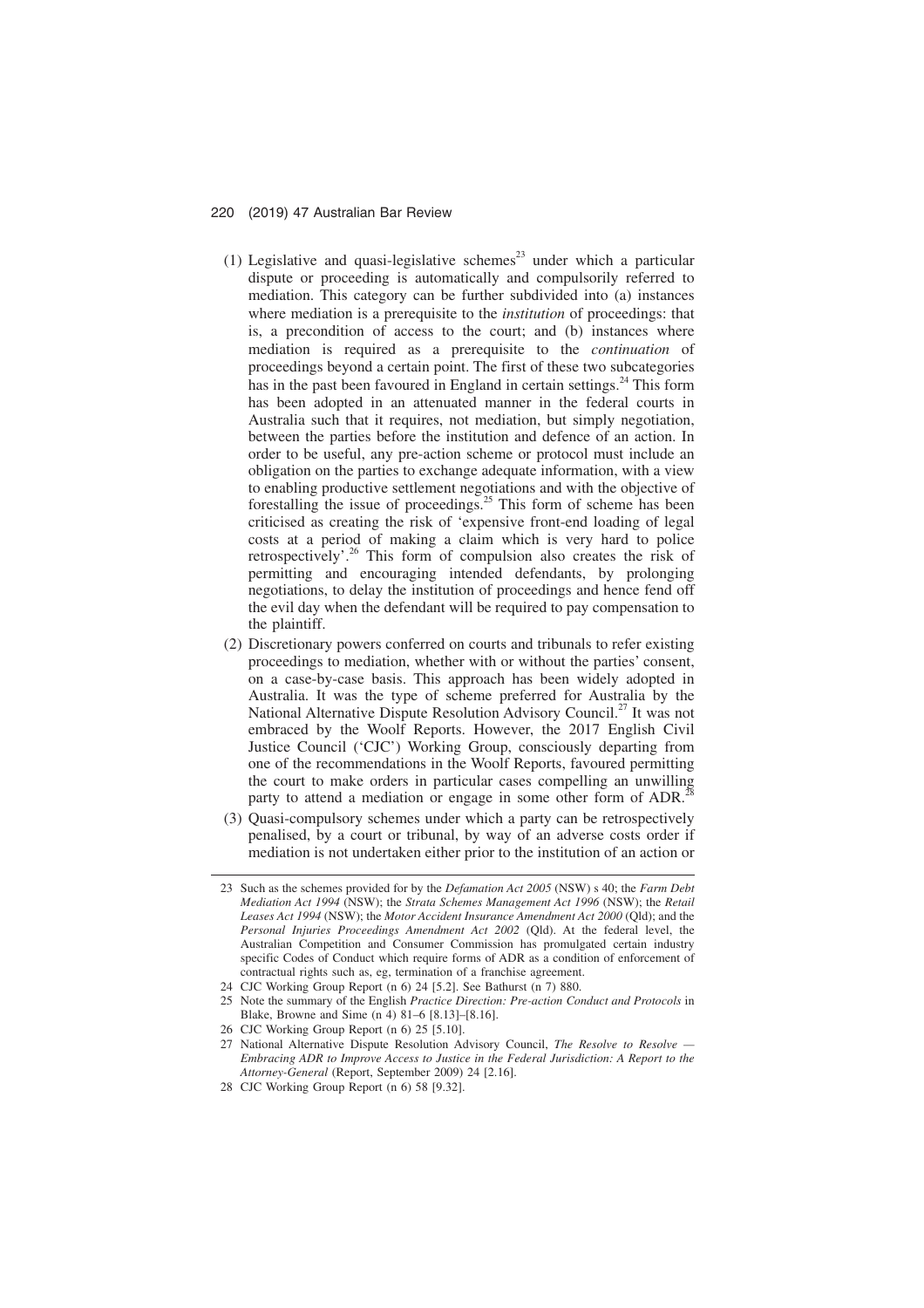prior to a defined stage in the prosecution of the action.<sup>29</sup> This was the scheme most commonly introduced in England in the wake of the interim and final Woolf Reports. In England, the *Civil Procedure Rules* were complemented by pre-action protocols.<sup>30</sup> These protocols emphasise the desirability of cooperation between the parties in order to identify the main issues between them. A failure on the part of one party to cooperate may lead to the imposition of cost penalties, irrespective of the success of the party's claim or defence.<sup>31</sup> So far as is known, this form of quasi-mandatory mediation has not been formally adopted in any superior court in Australia.<sup>32</sup> The English High Court has also issued a practice direction on pre-action conduct, para 8 of which is to the effect that, whilst ADR is not compulsory, the Court may require evidence that the parties have considered some form of ADR.

These three categories are not mutually exclusive. There is no reason in principle why one dispute cannot, in turn, be subject to all three forms of compulsion.

There is a fourth category: compulsory mediation created by contract. It has become quite common for contracts (and, in particular, infrastructure contracts) to embody mandatory procedures for alternative dispute resolution. The standard provision (referred to as an escalation clause) operates in the event of a dispute or disagreement between the parties and creates, in the first instance, an obligation on the part of the parties to confer through their senior executives. The second step is mediation, followed either by expert determination or arbitration. These provisions have encountered mixed success in the courts $33$  and are outside the scope of this article. However, these provisions form an important part of the background to the question whether mediation should be compulsory. They reflect a fact of life: most disputes are resolved by agreement, without the necessity for proceedings and often without the intervention of legal advisers.

31 The costs provisions implemented in England as of April 2013 as a result of the Jackson Report (n 5) are summarised in Blake, Browne and Sime (n 4) ch 11.

<sup>29</sup> An example is found in the *Civil Dispute Resolution Act 2011* (Cth), in its requirement that, prior to the institution of an action, the applicant take 'genuine steps' with a view to resolution of the dispute. This legislation imposes pre-litigation requirements relating, not to the type of dispute, but simply to the court in which the initiating party files its claim. Blanket provisions of this kind have been criticised: Bathurst (n 7) 882; Waye, 'Mandatory Mediation' (n 7) 221–3.

<sup>30</sup> The protocols are paraphrased in Waye, 'Mandatory Mediation' (n 7).

<sup>32</sup> These protocols go further than, eg, *Supreme Court Civil Rules 2006* (SA) r 33, which requires the exchange of offers prior to the institution of proceedings. They have a counterpart in the *Supreme Court Civil Supplementary Rules 2014* (SA), in ch 3 rr 16–21, which apply, eg, to construction disputes (which are broadly defined, so as to include actions for damages for professional negligence against certain classes of professionals).

<sup>33</sup> *Walford v Miles* [1992] 2 AC 128; *Channel Tunnel Group Ltd v Balfour Beatty Construction Ltd* [1993] AC 334; *Cott UK Ltd v FE Barber Ltd* [1997] 3 All ER 540; *Halifax Financial Services Ltd v Intuitive Systems Ltd* [1999] 1 All ER (Comm) 303; *Holloway v Chancery Mead Ltd* [2007] EWHC 2495 (TCC); *Capolingua v Phylum Pty Ltd* (1991) 5 WAR 137; *Hardesty & Hanover International LLC v Abigroup Contractors Pty Ltd* (2011) 27 BCL 122; *Laing O'Rourke (BMC) Pty Ltd v Transport Infrastructure* [2007] NSWSC 723; and the cases cited in Blake, Browne and Sime (n 4) 26–7 [3.04]–[3. 05], 94–6 [9.25]–[9.32]; and in Waye, 'Mandatory Mediation' (n 7).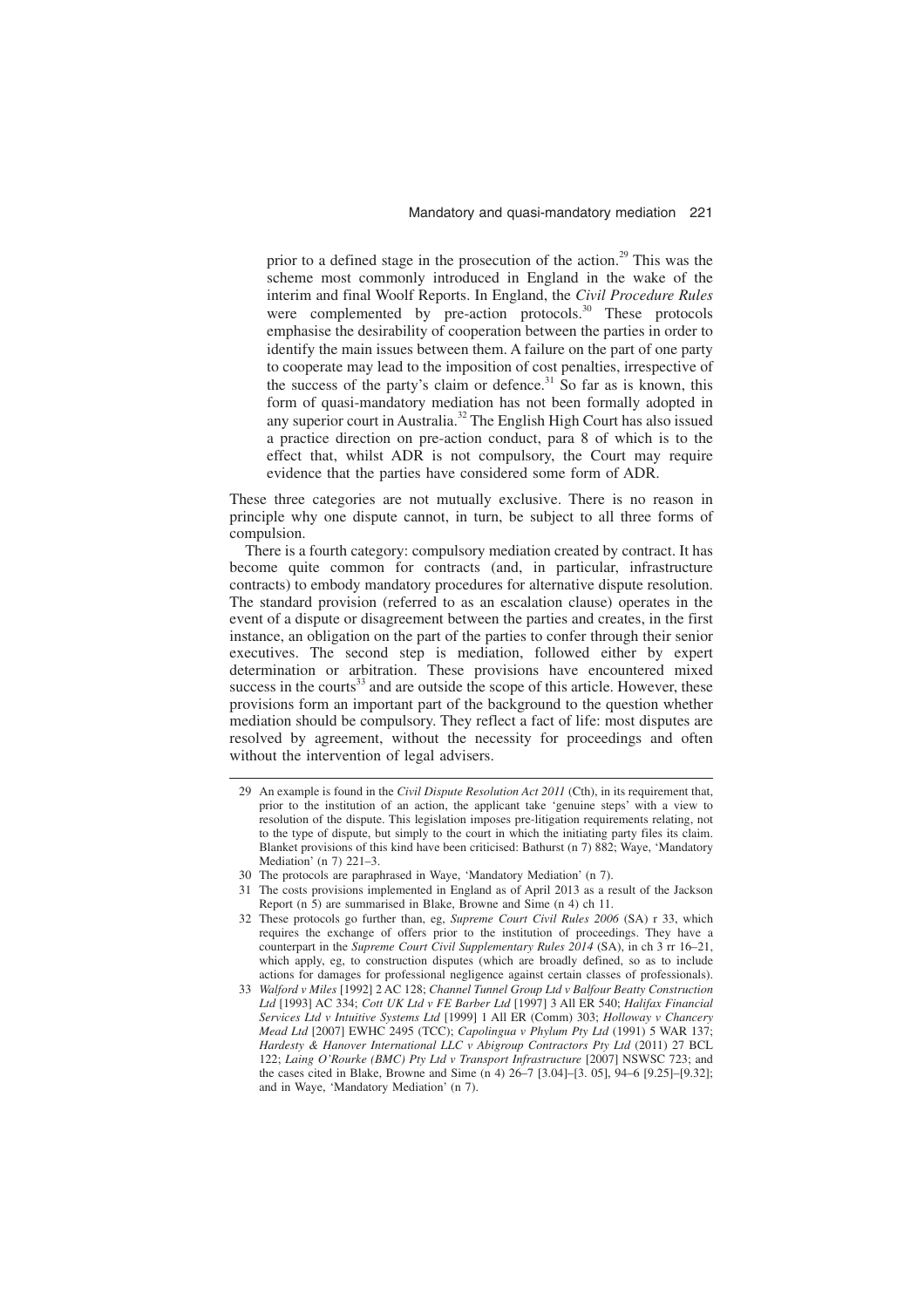A variation on Category 2 is found in the system operating in British Columbia.<sup>34</sup> There, a party to civil proceedings is authorised to serve on an opponent a notice in a specified form requiring mediation. A mediation process is then set in train, with specified procedures for appointing a mediator and organising both pre-mediation and mediation meetings. If the respondent to the notice declines to attend, then save in certain exceptional cases, the respondent is liable to be ordered to attend or otherwise to be punished by the court. The CJC found that the establishment of the notice to mediate procedure has resulted in informally agreed mediation becoming the norm in British Columbia, with invocation of the formal procedure becoming the exception rather than the rule.<sup>35</sup>

This article focuses on the second and third forms of compulsion.

# **Category 2: Compelling mediation by order**

As might be expected, even though the legislative provisions referred to above confer an unfettered discretion on the court, rules of thumb sprang up in most jurisdictions as to when a mediation should or should not be compelled against the objection of one of the parties. Almost immediately, an order for mediation came to be regarded as the norm. The party resisting an order needed to point to some exceptional circumstances in order to deflect or delay an order. It was said first, that a case need *not* be exceptional for a mediation to be ordered against the wishes of a party generally; $36$  secondly, and by contrast, that a case *does* need to be exceptional for a mediation to be ordered close to trial and against the wishes of a party;<sup>37</sup> thirdly, that a case *does* need to be exceptional for mediation to be compelled where a difficult and untested point of law is one of the dominant issues in the proceedings.<sup>38</sup> At the same time, the court acknowledged that every application for an order for mediation must be resolved by reference to the particular facts of the case.

The court has an implied power to give directions incidental to an order for mediation to ensure that the mediation is not frustrated by uncooperative conduct on the part of one or more parties.<sup>39</sup> An order for mediation, if not complied with, can be vindicated by an order for the striking out of a pleading, by proceedings for contempt of court or, in a case where the plaintiff defies an order for mediation, by the striking out or dismissal of an action.<sup>40</sup>

The dominant consideration in deciding whether a mediation should be ordered, and ordered against the wishes of one or more parties, is the question of economy of expedition in resolution of the proceedings.

<sup>34</sup> *Law and Equity Act*, RSBC 1996, c 253, *Notice to Mediate (General) Regulation*, BC Reg 4/2001, as cited in CJC Working Group Report (n 6) Appendix 3.

<sup>35</sup> CJC Working Group Report (n 6) 43 [7.18].

<sup>36</sup> *Matthews v The Tap Inn Pty Ltd* [2015] SADC 20 [22].

<sup>37</sup> *Cawthorne v Olsen* [2005] SASC 34; *Re Anne Lewis Pty Ltd* [2014] NSWSC 418; *Harrison v Schipp* [2002] NSWCA 27.

<sup>38</sup> *Matthews v The Tap Inn Pty Ltd* (n 36).

<sup>39</sup> *Addstead Pty Ltd v Simmons [No 2]* (2005) 238 LSJS 189, 192 [15].

<sup>40</sup> *Baulderstone Hornibrook Engineering v Dare Sutton Clarke* [2000] SASC 159, [8].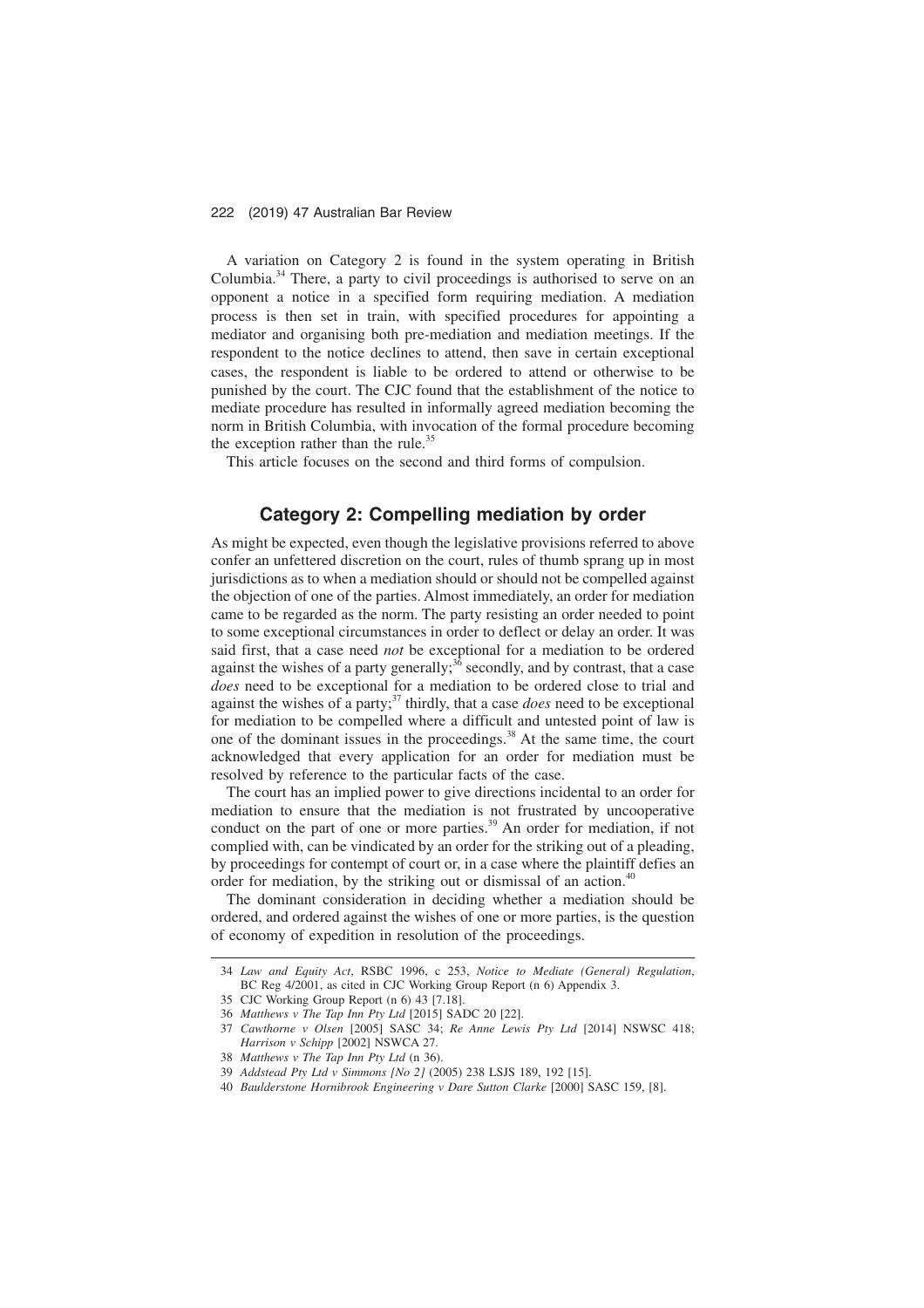# **Should mediations be compelled by order of the court?**

There is no simple and universal answer to this question. What is clear is that, if the courts are to order matters to mediation against the wishes of the parties, they should do so consistently, with reference to the interests of the parties, and with reference to the requirements of efficient case management.<sup>41</sup> (Consistency, as manifested in the rules of thumb referred to earlier, is important to the practising profession. It is essential that practitioners be able to advise their clients with some confidence when and in what circumstances an opposed application for mediation will be successful.) The question of the timing of an order will loom large. In that respect, the court must be flexible.<sup>42</sup> The question of timing is referred to in more detail below.

Australian courts have not hesitated to compel mediations. In other jurisdictions, by contrast, there has been a reluctance on the part of the courts to compel mediations.<sup>43</sup> For example, the English Court of Appeal held in 2004 that English courts are precluded by art 6 of the *European Convention on Human Rights*<sup>44</sup> from ordering parties to mediate against their will.<sup>45</sup> The Court also held that, even if English courts did have jurisdiction to order non-consenting parties to mediate, it could not readily conceive of circumstances in which it would be appropriate to exercise that power.<sup>46</sup> For this reason, some commentators concluded that, for over a decade, the English Court of Appeal impeded the development of discretionary mandatory mediation in England. More recent judicial decisions, however, have questioned the proposition that an opposed order for mediation is contrary to art  $6<sup>47</sup>$  Correspondingly. English judicial practice is changing. The current English approach to pending proceedings is that, whilst a court may occasionally direct the parties to participate in some form of ADR,<sup>48</sup> the order will not specify which ADR procedure is to be used. Nor will the order compel the parties to attend. The order will provide for the convening of a case management conference if the parties fail to initiate ADR within a fixed period. Two model forms of order commonly pronounced by English courts are extracted below.

<sup>41</sup> Bathurst (n 7) 877.

<sup>42</sup> Ibid 878; Ian Davidson, 'Issues with the Use of ADR in Will Disputes' (2018) 45(1) *Australian Bar Review* 1, 10.

<sup>43</sup> As to the United Kingdom, see CJC Working Group Report (n 6) 6 [1.11]. Only a minority of the Working Group favoured imposing ADR as a condition of access to the court or as a condition of progress of the case beyond the directions hearing stage: at 8 [2.8]–[2.9]. The Jackson Report (n 5) concluded that there was no need for pre-action protocols in commercial matters in United Kingdom courts.

<sup>44</sup> *Convention for the Protection of Human Rights and Fundamental Freedoms*, opened for signature 4 November 1950, 213 UNTS 221 (entered into force 3 September 1953).

<sup>45</sup> *Halsey v Milton Keynes General NHS Trust* [2004] 4 All ER 920, 924. The court overruled earlier decisions of lower courts to the contrary. Ibid art 6 guarantees, in substance, the right of a party to a fair trial.

<sup>46</sup> Ibid.

<sup>47</sup> *Wright v Michael Wright Supplies Ltd* [2013] EWCA Civ 234. See also Blake, Browne and Sime (n 4) 89-90 [9.07].

<sup>48</sup> *Shirayama Shokusan Co Ltd v Danovo Ltd* [2003] EWCA Civ 3306 (Ch).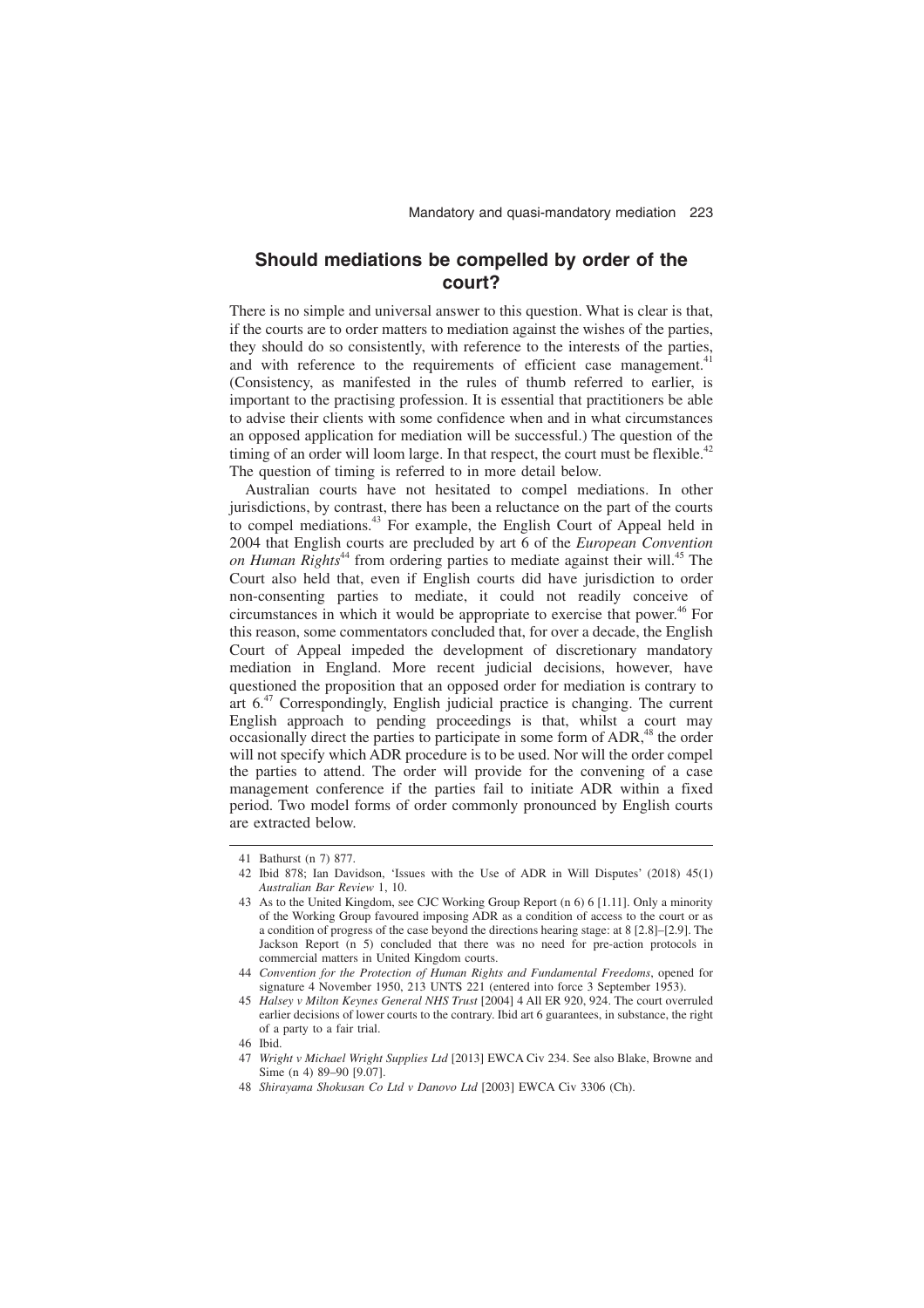The question posed above, in the heading to this segment, is one which will not need to be posed in 25 years' time. It needs to be posed now, and it has needed to be posed since 1990, principally for two reasons: first, because mediation structures are not yet fully integrated within the rules and procedures of superior courts in Australia; and secondly, because of resistance or even hostility in some sectors of the legal profession and of the judiciary to forms of dispute resolution alternative to adjudication by a court or a public tribunal.

The first reason would vanish if a legislative or administrative presumption in favour of mediation applied to all civil litigation such that mediation became compulsory at some stage before a matter comes on for trial. The rules of civil procedure need to treat mediation as a normal form of dispute resolution in no way inferior to adjudication by a judicial officer. The settlement of cases has historically been treated by our legal system as a merely accidental by-product of an adjudicative system. Forms of alternative dispute resolution have traditionally been viewed by the courts, and hence by the litigating public, as 'semi-detached'. This needs to change, and it needs to change partly by institutional means. It is essential that mediation cease to be seen by the profession and by litigants as in some way extraneous to the judicial process and thus inferior to adjudication in the traditional manner. Litigation and judicial adjudication should be seen as the last resort. It is for the courts, by way of changes to the rules of civil procedure and by a consistent course of decision, to make adjudication the last resort. Whilst in office, Baroness Scotland, Attorney-General of the United Kingdom under Gordon Brown, announced her government's aspiration to make ADR the mainstream dispute resolution process, with litigation as the alternative. Unfortunately, that aspiration was not achieved.

It is for the courts to act where the Parliament either cannot or will not act. For as long as mediation is seen as either peripheral or extraneous to the judicial system, there is a risk that mediation will be less effective if compulsory. By contrast, if mediation is either compulsory or a normal and indispensable step in the course of litigation, it will be seen as no less a part of the judicial system than a trial. To this end, the Chief Justice of South Australia recently introduced a practice under which no matter in the civil list of the Supreme Court of South Australia will be listed for trial unless it has been the subject of at least one mediation.

The second reason referred to above — resistance to mediation within the profession and the judiciary — is softening and will vanish with the effluxion of time. Attitudes to mediation within the profession are changing, and changing quickly. The junior members of the profession have a more positive attitude towards mediation than the more senior members of the profession. Growing numbers of junior members of the profession are keen to learn the particular skills and techniques which assist the resolution of a matter without adjudication. They seem to embrace the views of Abraham Lincoln who, in the course of delivering a lecture to law students in Illinois, is quoted as having said:

Discourage litigation. Persuade your neighbours to compromise whenever they can ... As a peacemaker, the lawyer has a superior opportunity of being a good man. There will still be business enough.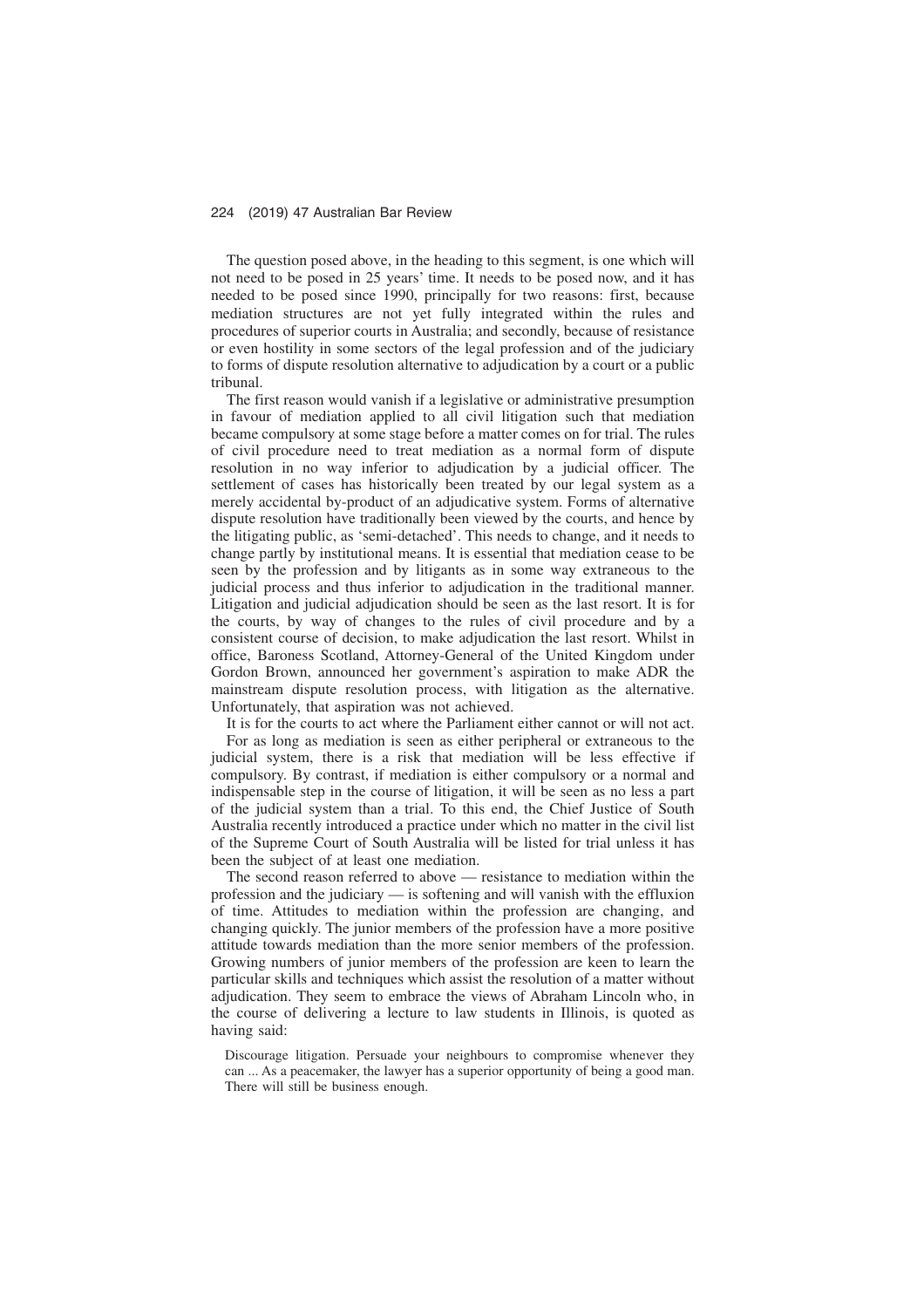At present, a substantial sector of the profession still regards an expression of willingness to mediate as a sign of weakness and harbours a fear that a solicitor risks his or her relationship with the lay client by pressing for mediation. That attitude infects the clients of those members of the profession. The clients, correspondingly, become reluctant to mediate. Again, fortunately, this attitude is not shared by more junior members of the profession.

As the profession changes, the attitudes of litigants to alternative dispute resolution will also change. In time, mediation will become the cultural norm. Mediation will become such a well-established part of the profession's litigious culture that it will form an intrinsic and instinctive part of the lexicon of the profession and of its thought processes, in the same way as does consideration of a rules offer. Legal practitioners will need to modify their own styles of practice in order to stay competitive.49 When that change occurs, statutory provisions authorising compulsory mediation and the fine tuning of the rules of civil procedure in support of ADR will become less important.

It is thought, therefore, that mandatory mediation is a purely transitional concept and that, once the legal profession embraces mediation as a satisfactory equivalent to adjudication or, indeed, a preferred mode of dispute resolution, rates of voluntary mediation will increase and the rates and importance of involuntary mediation will reduce.<sup>50</sup> If that is so, the question posed in the heading above will not bedevil the judicial system for more than a generation or two.

But to restate that question: should mediation be compelled by order of the court?

In the general run of case, an affirmative answer to that question is justified in the interests of the parties and in the public interest. (In this context, claims for damages for personal injuries are excluded from consideration.) As far as concerns the interests of the parties, to put it bluntly, litigants (particularly non-institutional litigants with limited resources) need to be protected from themselves. Litigation is rarely cost-effective. Litigation is instituted and prosecuted without balanced regard to its potential benefits and detriments. Many litigants embark on litigation with a conscious or unconscious desire to win at all cost and, if necessary, to see blood on the walls. They either have at the outset, or acquire by virtue of the judicial system itself, both an objective and a need to crush the opponent. This attitude is, of course, inimical to the true interests of the litigant. The litigant becomes irrational and does not think in objective, economic terms. Emotions control decision-making, to the exclusion of reasoning. Litigation, once embarked upon, is maintained by reference to personal attitudes towards the opposition, rather than by a rational, economic assessment of the utility and likely outcome of the litigation. Even in commercial matters, emotions run high. Self-esteem is battered either in the course of the events giving rise to the litigation or in the course of the litigation itself. The parties are controlled by feelings of anger, frustration, humiliation and sometimes betrayal. These feelings feed the desire to sustain litigation. The litigation appears to offer to a litigant everything for

<sup>49</sup> Bathurst (n 7) 871.

<sup>50</sup> Nadja Alexander, *International and Comparative Mediation: Legal Perspectives* (Wolters Kluwer, 2009) 157.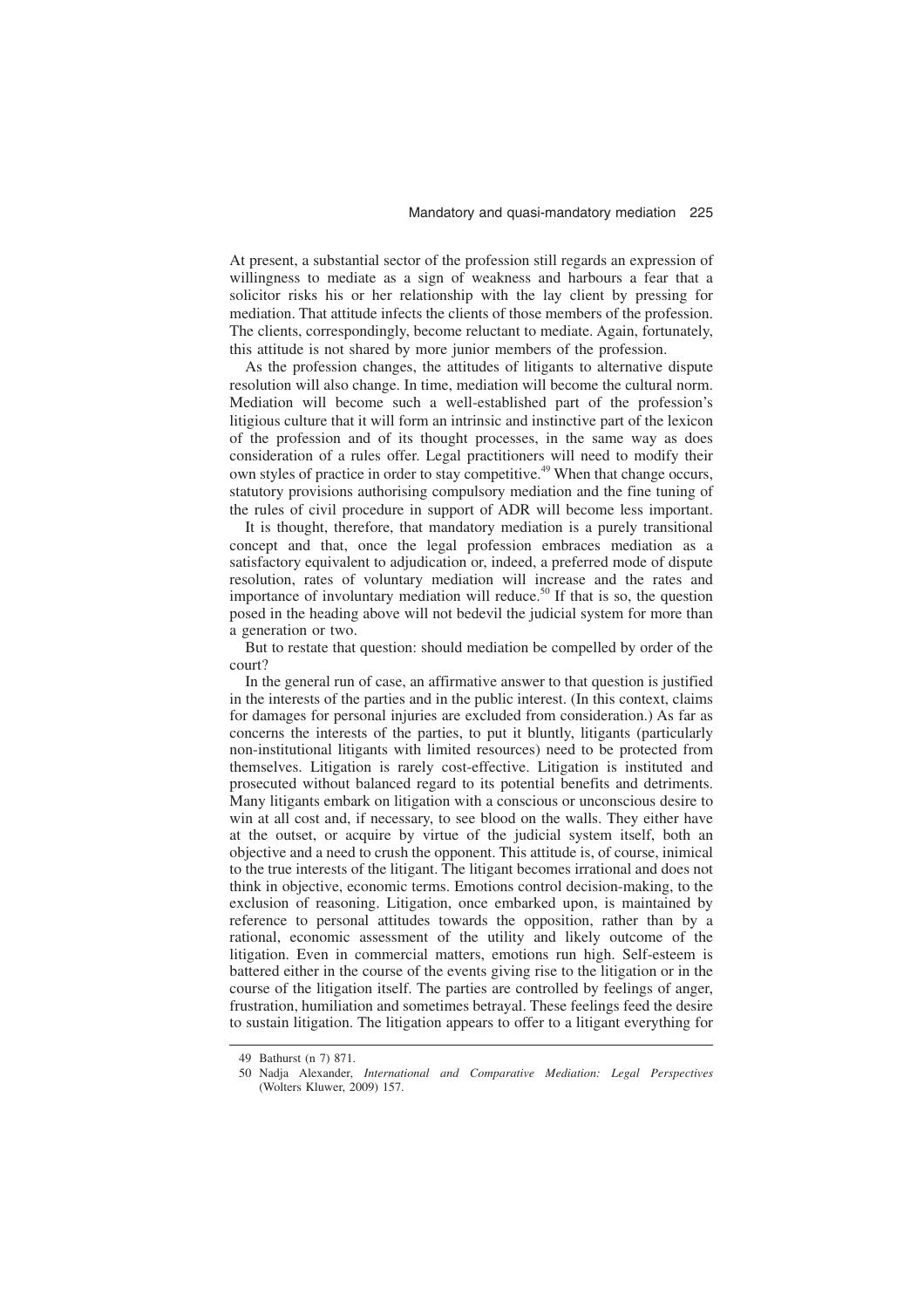which he or she yearns: complete vindication, outright success, the public defeat and humiliation of the opponent, and (in the case of a plaintiff) a vast sum of money. To mask their emotions, many litigants profess to elevate a relatively mundane dispute to a 'question of principle'. The 'principle' precludes entry into any form of settlement short of capitulation by the opponent. Asked by a bystander to formulate the 'principle', such a litigant normally responds: 'he should not be allowed to get away with it'. At the same time, many non-institutional litigants think that, if they abandon their 'principles' and settle a dispute, particularly one with an institution or an agency of government, the entire fabric of society will be rent asunder. The scope of their dispute ceases to be merely a battle and becomes a war on behalf of the general public or a section of the public. Compromise becomes unthinkable. Nothing other than complete victory will be satisfactory.

Mediation simply cannot offer these results to a litigant. Emotionally, in this respect, it cannot compete with adjudication and judgment. One reason, albeit a paternalistic reason, to make mediation compulsory is to protect litigants from their own folly and from entrenched emotions. At a mediation, particularly if a calm atmosphere can be generated, the level of contention will fall, the parties' shared attitude of litigation being a battle will be superseded, emotional obstacles to a settlement can be dealt with and matters can be compromised.

There is an additional public interest in compelling mediation: the substantial, albeit unquantifiable, benefit to the judicial system in the settlement of cases before trial. Settlement of matters eases the congestion in court lists and thus enables the earlier adjudication of those matters which are incapable of settlement. History demonstrates that the judicial system would be congested to the point of inefficiency if a majority of civil matters ran to trial. This form of benefit to the judicial system is greater the earlier a particular case settles. More specifically, the judicial system benefits from the settlement of a matter before it is entered into the trial list, before it is entered into the trial roster and, most importantly, before a judge is allocated to try it. The settlement of matters at the door of the court results both in dislocation of hearing lists and the waste of judicial time. This comes at a cost to the public purse. At the same time, the parties have incurred costs preparatory to a trial which is never held. These costs will usually be a significant financial burden to at least one of the parties.

Correspondingly, there is a substantial, and usually quantifiable, benefit in costs to the parties in the settlement of a dispute as soon as possible after it crystallises. The parties also benefit in substantial, unquantifiable ways from settlement in that they are freed from the uncertainty, distraction and anxiety (and, in some cases, consequential ill health) associated with litigation. Settlement of a dispute by a means in which the parties participate — such as mediation — increases the satisfaction of the parties with the judicial process. Whilst, in advance of a settlement, the parties' emotions might be running high, once the matter is settled, the majority of litigants are satisfied with compromise via an autonomous, speedy and cheap resolution of their dispute, with or without the assistance of an independent facilitator. The parties to litigation, particularly where they are natural persons, generally feel more satisfied about the resolution of the dispute where they, rather than a judicial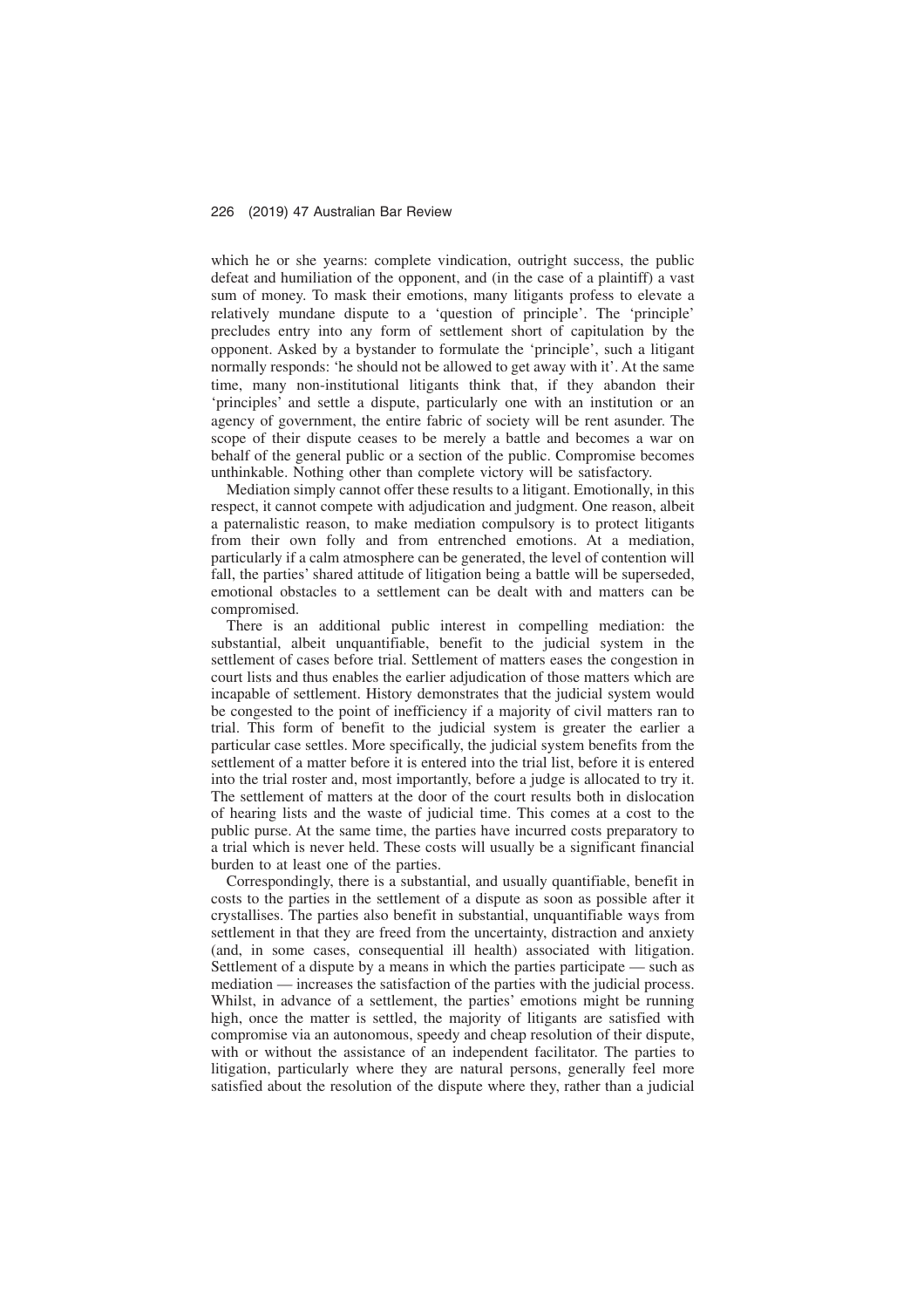officer, have retained control of that dispute. Moreover, mediation can result in an outcome not available by order of the court, such as an apology, an agreement as to future dealings or cooperation with a view to influencing the conduct of a third party. The simple fact is that most disputes are destined to settle. The sooner they reach their natural destination, the better for the parties.

The argument of principle most often advanced against mandatory mediation is that every subject has a constitutional right of access to justice and a right to have a dispute litigated in an open, public court and that mandatory mediation undermines that right. However, none of the forms of mediation discussed in this article erode the right of access to justice. Those who propound the contrary overlook the fact that, for many members of the community, access to the courts has become unattainable, for financial reasons. In England as in Australia, Parliament and the courts embraced quasi-compulsory ADR in the 1990s in order to make civil justice more accessible. This purpose underpinned both the Woolf Reports and the subsequent Jackson Report.<sup>51</sup> Those reports concluded that the courts are, or were at risk of becoming, accessible only to those entitled to legal aid (at one extreme) and to financial and commercial institutions with deep pockets (at the other extreme). Whether or not one accepts that proposition, the fact is that, far from obstructing or limiting access to justice, mediation (including court ordered mediation) has as its highest objective the support of the right of equal access to justice for all and the reduction, if not removal, of barriers to justice. $52$ 

Neither judicial practice nor legislation, primary or delegated, in relation to ADR must derogate from or undermine the right of access to the courts. For example, a party who opposes mediation should not, merely for that reason, be mulct in costs or otherwise exposed to a punitive order as to costs, interest or otherwise. No order for mediation should foreclose resort to the court if mediation does not resolve the dispute. In addition, for example, it would not be appropriate to order a mediation against the wishes of a party which is struggling to bear the costs of litigation. Such a party may be able to carry the cost of a short trial but may not be able to carry the accumulated cost of a mediation followed by a trial. In such a case, it may not be an appropriate compromise to order the applicant for the mediation to bear the whole of the mediator's fees: the indigent party may feel, rightly or wrongly, that the independence and impartiality of the mediator will be undermined if the mediator is aware that his or her fees are to be paid by the other party only. At the same time, an order for mediation should not be made where the associated delay may have an irreversible, detrimental effect on the substantive rights of a party: for example, in asbestos litigation, where a party or an important witness is facing the prospect of imminent death, and where the death of the party or of the witness will deprive the party of important evidence.

<sup>51</sup> Jackson Report (n 5) 361 [3.1], see generally ch 36; Blake, Browne and Sime (n 4) 7–8 [1.17]. See also Bathurst (n 7).

<sup>52</sup> Lord Neuberger MR, 'Has Mediation Had Its Day?' (Gordon Slynn Memorial Lecture, Judiciary of England and Wales, 10 November 2010); *Browning v Crowley* [2004] NSWSC 128, [6]; Bathurst (n 7) 875.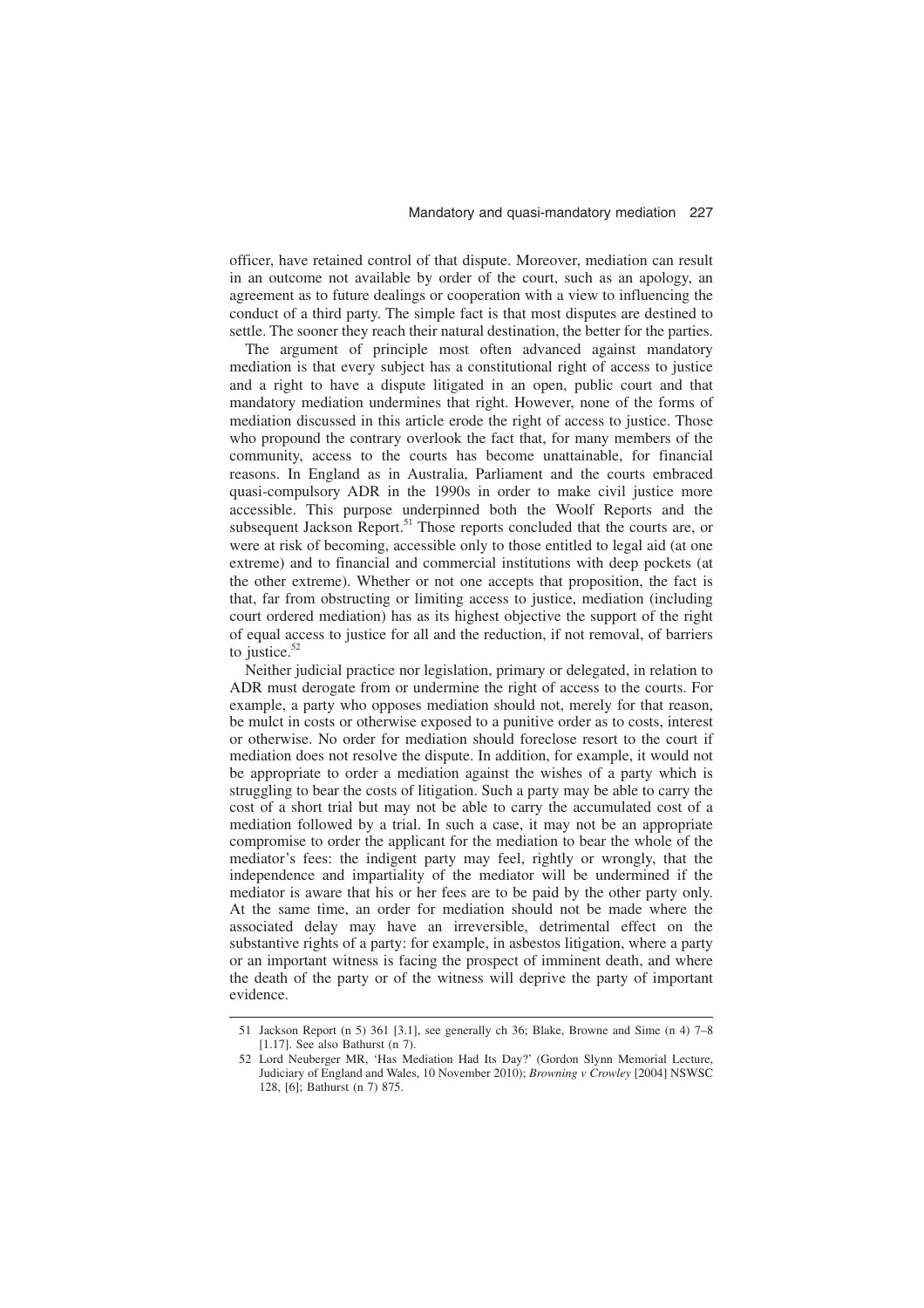These, however, are exceptional cases. In the ordinary run of case, mediation is properly viewed as one means of access to justice. Any reasonable form of compulsory or mandated mediation which is under the control of the court is, by definition, compatible with the constitutional right of access to the judicial system. At worst, compulsory mediation merely delays, and delays briefly, the progress of the dispute to trial. It does not deprive a party of the right of access to the court or of the right to an adjudication.

## **Compelling mediation — Particular cases**

Some matters are intrinsically inappropriate for mediation. For example, a question of public law might arise in connection with which a test case is brought before the court in the interest of a large sector of the population. Novel, untested legislation may be challenged or an interpretation of it sought on behalf of a sizeable group of citizens.53 One party might seek an injunction or other coercive relief. The proprietor of intellectual property might need a judgment of the court against one defendant in order to be able to assert rights against a large number of other potential defendants or alleged infringers.

However, these cases, too, are exceptional. In the ordinary run of case, the matters which are relevant to an exercise of the discretion to order a mediation against the objection of one or both parties are: $54$ 

- (1) The entirety of the issues, factual and legal, joined in the proceedings and the parties' respective positions and interests at the stage of the action at which an order for mediation is sought.<sup>55</sup> The existence of acrimony between the parties is relevant, but not decisive.<sup>56</sup>
- (2) Whether the parties are experienced or institutional litigants, or otherwise.
- (3) Whether the proposed mediation has sufficient prospects of success.<sup>57</sup>
- (4) Whether the cost of the mediation can be justified. It is relevant for the court to weigh, insofar as it can, the prospects of success of the mediation as against the expense which it will entail. This will involve a comparison of the likely length and expense of a mediation against the estimated length of the trial and the costs of preparation for trial.<sup>58</sup> There must be a proportionality between the likely cost of a mediation and the amount at stake in the case. Mediation can be an expensive exercise, particularly where a large volume of materials needs to be perused by

<sup>53</sup> *Matthews v The Tap Inn Pty Ltd* (n 36) [26].

<sup>54</sup> See the lists of examples and decided cases referred to in Blake, Browne and Sime (n 4) 4–5 [1.08], 20–4 [2.41]–[2.61].

<sup>55</sup> *Australian Competition and Consumer Commission v Lux Pty Ltd* [2001] FCA 600; *Perpetual Trustee Co v McAndrew* [2008] NSWSC 790; *Matthews v The Tap Inn Pty Ltd* (n 36) [20].

<sup>56</sup> *Re Henley (in the estate of Weinstock)* (2013) 17 BPR 32,435; *King v Linney* [2009] NSWSC 911; *Lidoframe Pty Ltd v New South Wales* [2006] NSWSC 1262; *Higgins v Higgins* [2002] NSWSC 455 (where mediation was ordered despite entrenched positions and acrimony). Cf *Harvey v Alecci* [2002] NSWSC 898 (where mediation was not ordered because the family involved in the proceedings was in a state of 'internal enmity').

<sup>57</sup> *Harvey v Alecci* (n 56); *Harrison* (n 37).

<sup>58</sup> *Browning v Crowley* (n 52) [5].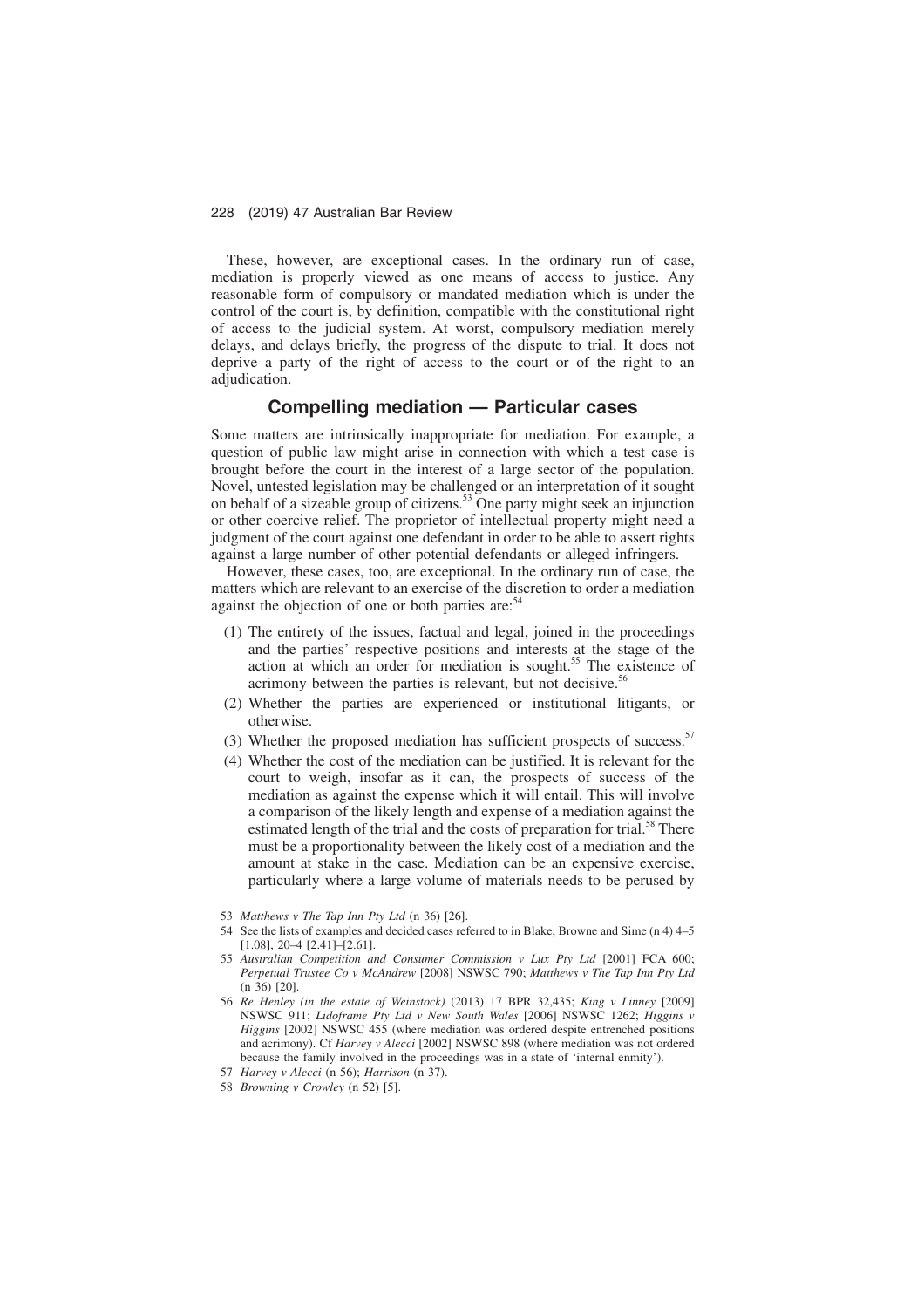the mediator or where the mediation may occupy more than one day. Where the trial will be short and relatively inexpensive, it is more difficult to justify a mediation, given that it cannot be predicted in advance that any mediation will succeed. By the same token, if the mediation is able to be conducted by officers of the court or if a private mediator is willing to conduct the mediation without fee, the cost of the mediation will be substantially reduced.

- (5) As a corollary, mediation is warranted if the cost of litigation will be disproportionate to the amount at stake.<sup>59</sup>
- (6) The burden in personal attendances which the litigation will impose on the parties if it goes ahead. $60$
- (7) Whether the litigation involves what one party reasonably regards as a question of legal principle. It is quite common for an institution (such as a credit provider or insurer) to seek to use particular proceedings as the vehicle for the resolution, by both the court at first instance and an appellate court, of a question of legal principle or a question of first impression (for example, a case involving the interpretation of a clause in a standard form consumer contract). In cases like this, mediation is unlikely to succeed, because a mediation cannot vindicate the legitimate litigious interests of at least one of the parties. By the same token, many litigants regard the institution or defence of litigation as merely a negotiating tool. Steps are taken by such litigants which, from an objective point of view, are completely unjustifiable and which would not be taken if the party was subject to ordinary cost constraints. This conduct may border on the abusive. However, it is very difficult for the court to deal with conduct of this kind prior to a trial and prior to the making of final costs orders. Where one of the litigants is demonstrably abusing the procedures of the court, mediation will rarely succeed and should not be ordered.
- (8) Whether other alternative forms of dispute resolution have been unsuccessfully attempted by the parties: $61$  for example, a settlement or conciliation conference within the framework of the rules of the court or a settlement conference or mediation pursuant to a contract between the parties.
- (9) Whether the matter is likely or unlikely to be listed for trial in the immediate future.<sup>62</sup> If a matter is listed for trial in the near future, it may be unfair or oppressive to one of the parties and, in particular, to a less well-resourced party, to order the duplication of effort which is involved in its legal advisers readying themselves both for a mediation and a trial.
- (10) Whether it is likely that the parties fully understand the case of the opposing party, at both the factual and legal level or whether, by

<sup>59</sup> *Dibble v Pfluger* [2011] 1 FLR 659. The *Civil Proceedings Act 2011* (Qld) s 43(4) (without limiting the discretion of the court) expressly requires this factor to be taken into account, along with the third factor listed above, by a judge in Queensland in deciding whether to compel a mediation.

<sup>60</sup> *Browning v Crowley* (n 52) [5]–[6].

<sup>61</sup> *Hopcroft v Olsen* (n 18).

<sup>62</sup> Ibid.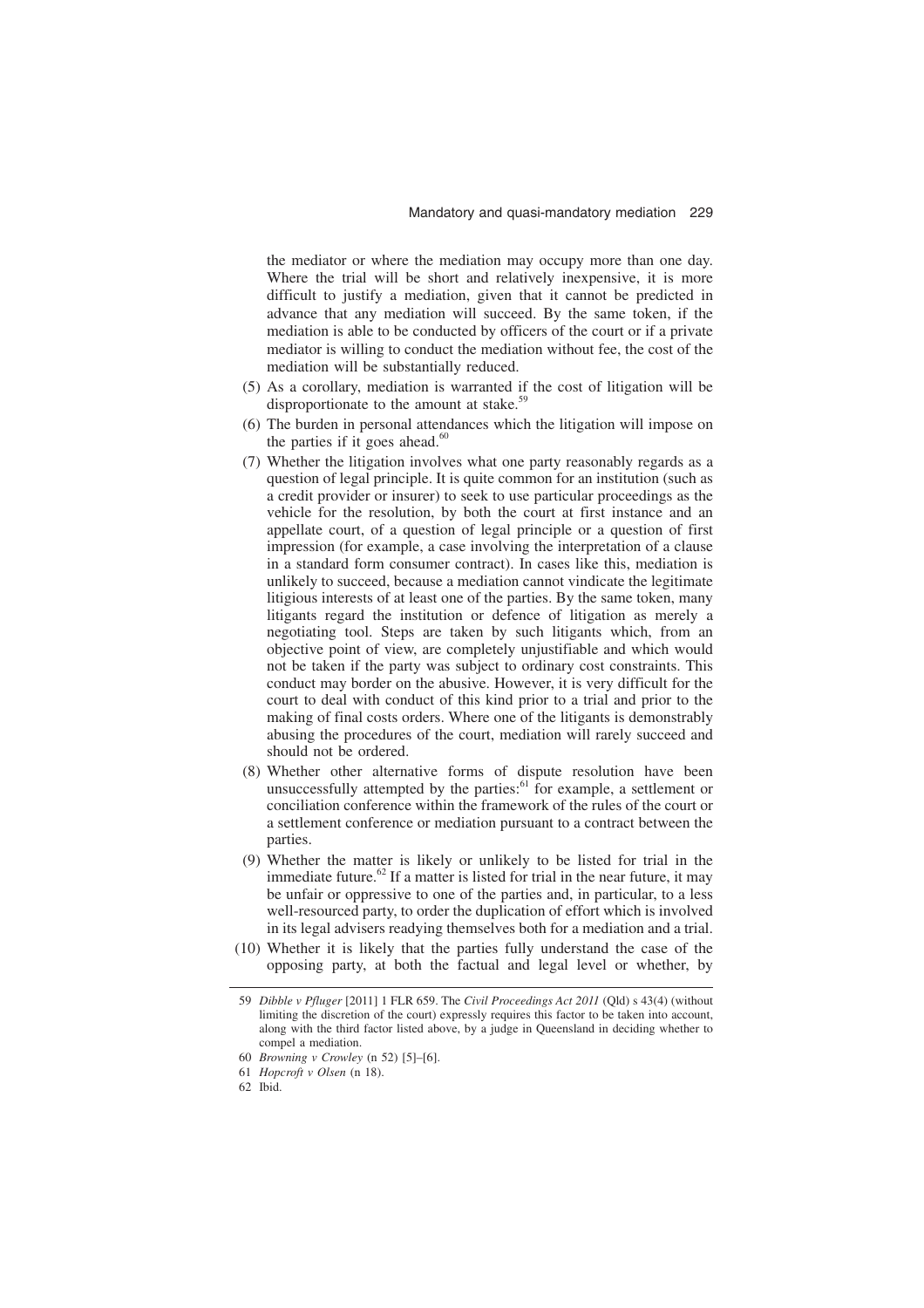contrast, they would be assisted by a candid exchange of views and contentions in the protected environment of a mediation.<sup>6</sup>

- (11) Whether it is unlikely that the parties will be able to achieve settlement by means of direct negotiations between their respective legal advisers, without the intervention of a mediator.<sup>64</sup> To put it another way, is there a prospect that mediation might save the parties from themselves: compulsory 'referral may be appropriate where the court is satisfied that the parties' approach to the resolution of the proceedings is being unduly influenced by emotional or irrational considerations, the effect of which might be minimised by a skilled mediator'.<sup>65</sup>
- (12) Whether a settlement of the dispute might be able to be brought about by agreement to take specific action, or engage in specific conduct, which the court is not able to order.<sup>66</sup>

It might be relevant, but it is not decisive, that the parties might, as things stand, be a long way apart in such negotiations as might have occurred between them.67 It is no argument against an order for a mediation that the parties are in dispute, not only about essential facts, but about peripheral facts and remedial questions, such as the appropriate quantum of compensation. By definition, litigation involves a dispute. If the parties themselves were able to resolve that dispute, the litigation would either not have been instituted or would already have come to an end.

When ordering a mediation under its statutory powers, the court has an implied power to order the parties and, indeed particular representatives of the parties, to attend the mediation.<sup>68</sup> This power is particularly important in cases where one or more of the defendants is an institution, such as an insurer. The settlement of a matter where an absentee decision-maker, such as a claims manager, is instructing the solicitors for one or more defendants is made considerably more difficult, both for the mediator and the claimant parties, because neither the legal advisers for the claimant party nor the mediator can confront the absent decision-maker directly. In the case of large corporations, it is essential that an officer or employee from a senior position in the corporate hierarchy be in attendance at the mediation.

In addition, the court has an implied power to give directions incidental to the mediation, both to ensure that the process is not frustrated by non-cooperation and to maximise its prospects of success. One particularly useful form of order is an order requiring the disclosure of information relevant to the mediation. For example, where appropriate, disclosure of documents relevant to the quantum of damages can be ordered prior to a mediation, even though liability is in issue.<sup> $6\sigma$ </sup> The implied power to order disclosure incidentally to a mediation is wider than the power to order the

<sup>63</sup> *Matthews v The Tap Inn Pty Ltd* (n 36) [27].

<sup>64</sup> *Cawthorne v Olsen* (n 37).

<sup>65</sup> *Higgins v Higgins* (n 56) [4].

<sup>66</sup> *Addstead Pty Ltd v Simmons [No 2]* (n 39) 192 [18].

<sup>67</sup> *Hopcroft v Olsen* (n 18); *Browning v Crowley* (n 52) [5].

<sup>68</sup> *Baulderstone Hornibrook Engineering Pty Ltd v Dare Sutton Clarke Pty Ltd* (n 40).

<sup>69</sup> *Regent Holdings Pty Ltd v Victoria* (2012) 37 VR 424.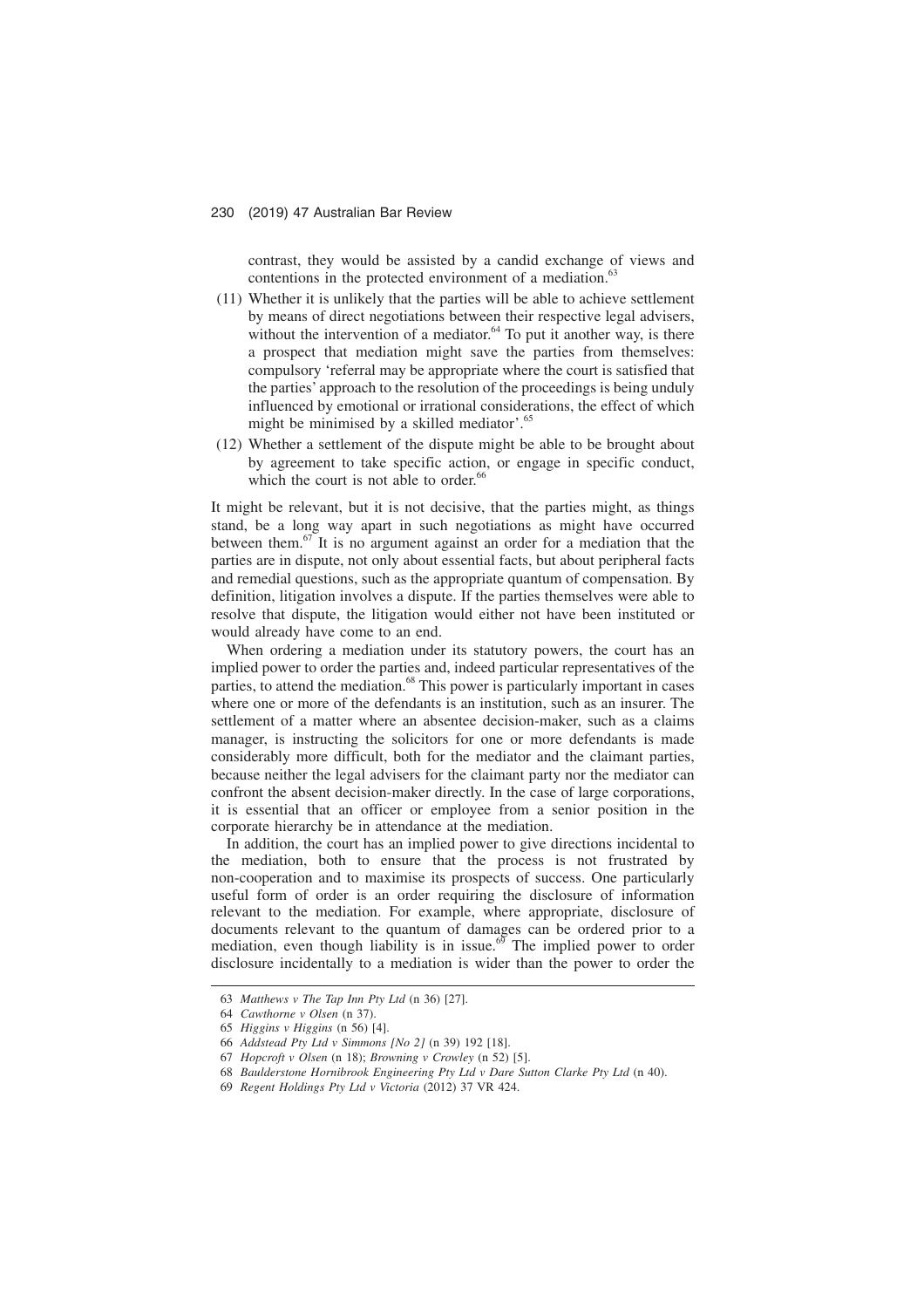disclosure of documents in the ordinary course of litigation.<sup>70</sup> Likewise, the court is authorised to delegate powers to the mediator. As a consequence, it can empower a mediator to require a party to disclose information to facilitate the mediation.<sup>71</sup> In addition, the court is authorised to make orders for the attendance of experts at the mediation, along with orders that, prior to the mediation, the experts confer with a view to agreement and with a view to minimising areas of disagreement between them.

## **Category 3: Costs sanctions**

Category 3 schemes involve rules of court or a course of judicial decision-making under which a party may (at the termination of proceedings) be retrospectively penalised by way of an adverse costs order, if mediation is not undertaken either prior to the institution of an action or prior to a defined stage in the prosecution of the action. The purpose of schemes falling inside this category is to bring about a change in the conduct of the profession and thereby of litigants (and in particular, of institutional litigants). It is hoped that by a systematic change in the exercise of the judicial discretion as to costs and, specifically, an erosion of the principle that costs follow the event, the profession will alter its attitude to mediation and will routinely encourage clients to participate in mediation at an appropriate stage in the life of an action.

English courts have recognised a discretionary power (under r 44.2 of the *Civil Procedure Rules 1998* (UK)) to make retrospective costs orders (after a trial) reflective of an assessment as to whether or not a party's conduct in refusing to mediate (during the interlocutory stages of the action) was reasonable or unreasonable.<sup>72</sup> In other words, contrary to the presumptive position that costs follow the event, the court will order a successful party to bear some or all of the costs of the unsuccessful party if the successful party unreasonably refused to enter into a mediation either at all or at an appropriate stage in the proceedings. The burden of proving that an opponent's conduct was unreasonable lies on the party alleging it. English courts have frequently punished litigants for refusal or failure to mediate.73 (The scope of the privilege in favour of 'without prejudice' statements has been placed under attack.)<sup>74</sup> The CJC found that the line of decisions penalising parties for an

<sup>70</sup> *Addstead Pty Ltd v Simmons [No 2]* (n 39) 192 [19]–[20], 194 [28].

<sup>71</sup> Ibid.

<sup>72</sup> *Dunnett v Railtrack plc* [2002] 2 All ER 850; *Halsey v Milton Keynes General NHS Trust* (n 45). Contrast *Swain Mason v Mills & Reeve* [2012] STC 1760, in which the refusal by one party to mediate was found to be not unreasonable; *Burchell v Bullard* [2005] All ER (D) 62 (Apr) (where a cost penalty equivalent to £185,000 was imposed); *Mitchell v News Group* [2013] EWCA Civ 1537. The English cases on costs are addressed in Blake, Browne and Sime (n 4) 109–13 [11.07]–[11.22].

<sup>73</sup> *PGF II SA v OMFS Co 1 Ltd* [2014] 1 All ER 970; *Garritt-Critchley v Ronnan* [2014] EWHC Civ 1774 (Ch); *Laporte v Commissioner of Police of the Metropolis* [2015] 3 Costs LR 471. The cases are reviewed in Blake, Browne and Sime (n 4) ch 11.

<sup>74</sup> Cf *R (on the application of Wildbur) v Ministry of Defence* [2016] EWHC 1636 where the court held that privilege prevented the admission into evidence of both a refusal to mediate and a refusal to make an offer pursuant to a mediation. Section 167(1)(q)(iv) of the *Supreme Court Act 1935* (WA) displaces this conclusion: it authorises the making of rules of court regulating 'the admissibility of evidence in relation to a mediation for the purpose of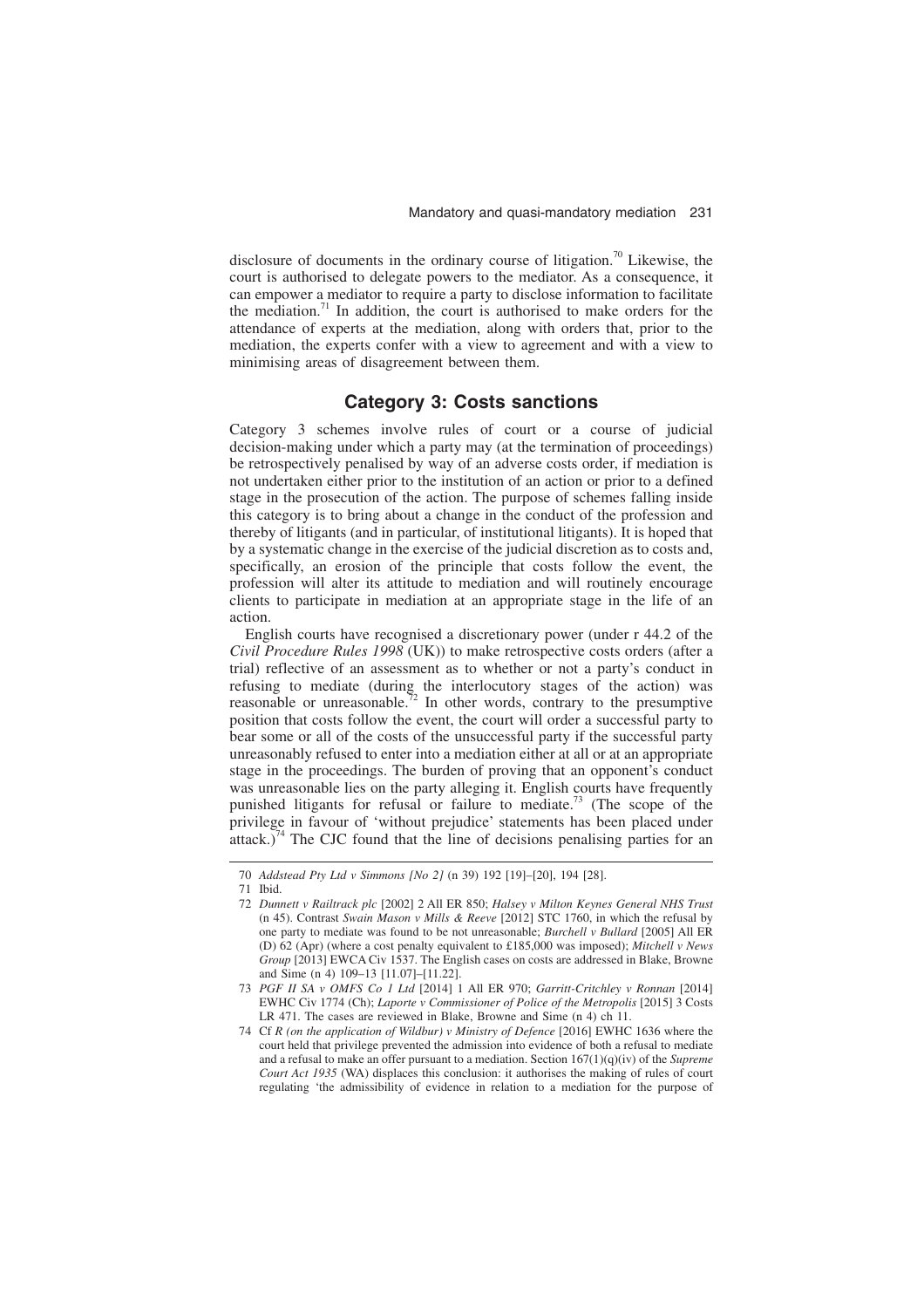unreasonable refusal to mediate has 'caused an upward spike in the usage of mediations', and 'was the first evidence that judicial action on costs was significantly more effective in increasing mediation take-up than mere exhortation or threat', with an effect which has been lasting.<sup>7</sup>

The course of decision-making has been moulded by the English Court of Appeal. Whilst recognising that the discretion as to costs cannot be fettered, the English Court of Appeal has listed the following matters, by way of a non-exhaustive list of factors to be considered when determining whether or not a party's refusal to mediate, or the abandonment of a mediation by a party, was unreasonable:<sup>76</sup>

- (1) The nature of the dispute and, in particular, whether the case raised a complex question of law.
- (2) The merits.
- (3) The extent to which, if at all, settlement methods other than mediation were attempted between the parties.
- (4) Whether the costs of the proposed mediation would have been disproportionately high.
- (5) Whether any delay in setting up and attending a mediation would have been prejudicial.
- (6) Whether a mediation would have delayed either a trial or an appeal, as the case may be.
- (7) Whether mediation might have had reasonable prospects of success.<sup>77</sup>

As will be seen, some of these matters cannot be the subject of judicial adjudication until after a trial. Others require an assessment of the state of disputation between the parties at different times in the course of the litigation. Other factors are also relevant to the discretion exercisable under Category 2 schemes. The factors listed by the English Court of Appeal, which must be considered against the background of offers filed or exchanged between the parties separately from a mediation, have generated a substantial body of case law. It has been found that the two factors most commonly agitated on retrospective costs applications have been first, whether a party had a reasonable belief that its case was watertight and secondly, whether the mediation had any reasonable prospects of success (the final factor listed above). $\frac{7}{3}$ 

On analysis, the final factor is question begging. It is impossible to know in advance whether or not a mediation will succeed.<sup>79</sup> Experience shows that, unless a case is genuinely a test case or unless a claimant is obsessive,

determining the costs of the mediation or the costs of the proceedings between the parties to the mediation'.

<sup>75</sup> CJC Working Group Report (n 6) 33 [5.45].

<sup>76</sup> *Halsey v Milton Keynes General NHS Trust* (n 45) 925–6. See also *Rolf v De Guerin* [2011] 5 Costs LR 892; *PGF II SA v OMFS Co* [2012] EWCA 83; *Thakkar v Patel* [2017] 2 Costs LR 233.

<sup>77</sup> This criterion necessarily focuses on a specific time during the interlocutory processes of a particular action: *Gore v Naheed* [2017] 3 Costs LR 509.

<sup>78</sup> CJC Working Group Report (n 6) 33–4 [5.48].

<sup>79</sup> *Hurst v Leeming* [2001] 2 Costs LR 153.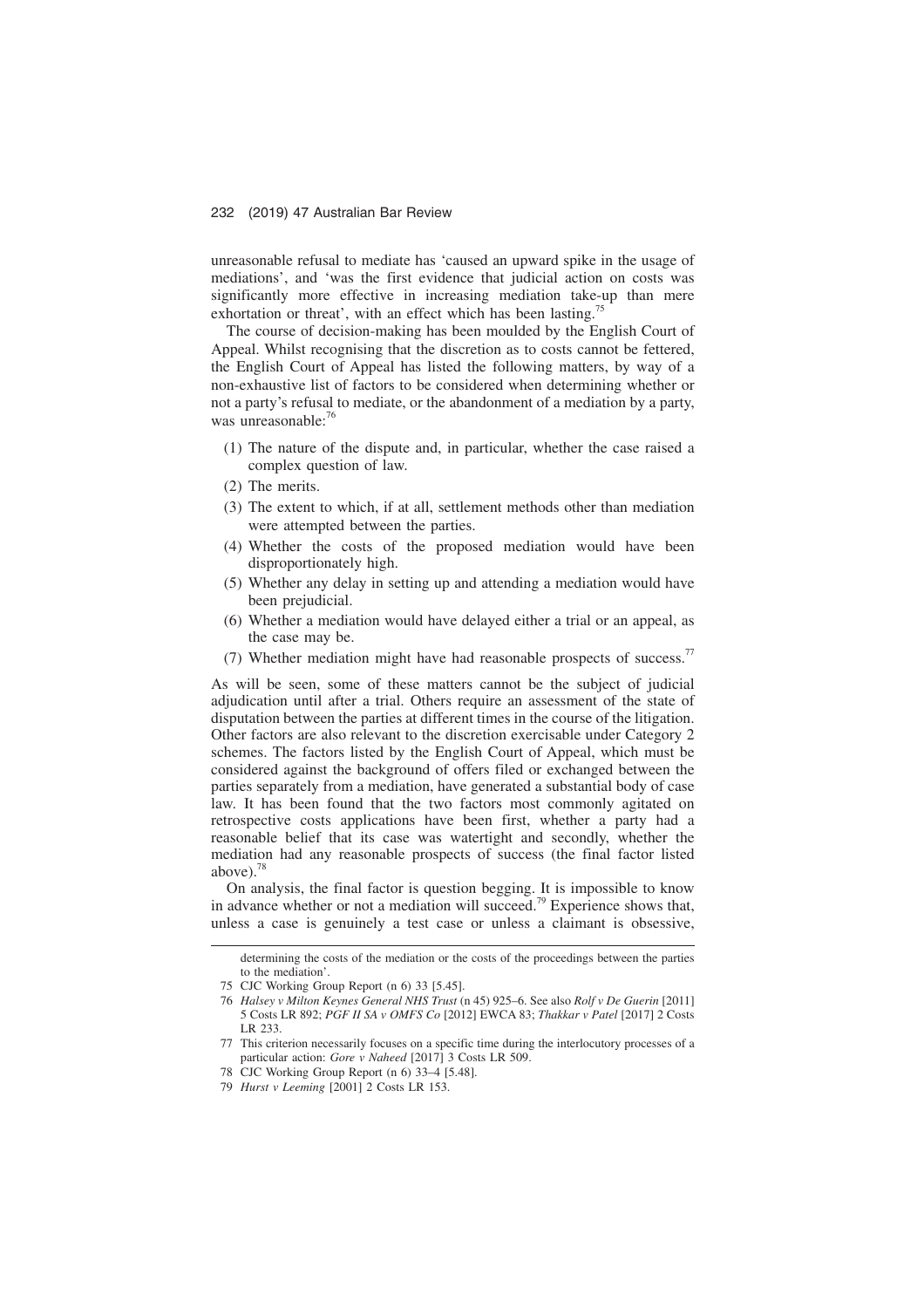mediation has good prospects of succeeding in the majority of cases. Even cases that are initially described as ground-breaking or test cases prove in fact to be capable of settlement.<sup>80</sup>

In addition to attracting a punitive costs order, there is no reason why an unreasonable refusal to mediate on the part of the defendant should not result in the court considering the imposition of a higher rate of interest on damages ultimately awarded to the plaintiff, retrospective to the date of refusal to mediate.

However, punitive orders in relation to costs and interest are not an adequate substitute for early intervention by the court. The main disadvantage in Category 3 schemes is that judicial adjudication over, and criticism of, the parties' use of, or failure to use, ADR is deferred until after judgment. The approach provokes the question why the conduct should not and cannot be exposed to critical review by the court at the time when the decision is taken, by one or both parties, not to use ADR. The subsequent decision on costs is taken only in those rare cases which go to final judgment and final costs orders. The decision of the court reviewing the parties' own decision-making about ADR is inevitably overshadowed by the judgment on the merits. There is no reason why the court cannot more actively promote mediation while the case is on foot — that is, make a Category  $\overrightarrow{2}$  order — and interrogate the reasons, if any, proffered by a party as to why settlement is not being explored at that stage. The decision of a party not to mediate, and the reasonableness of that decision, should be open to be reviewed and adjudicated upon by the court at the time when it is made, and not merely ex post facto after judgment.<sup>81</sup>

A second disadvantage in Category 3 is that the criteria formulated by the English Court of Appeal (paraphrased above) have the tendency to result in collateral litigation, which adds to the parties' costs.

A third disadvantage in Category 3 is that it invites erosion of both 'without prejudice' privilege and legal professional privilege. In a case where an opponent has refused outright to mediate, a party seeking a punitive costs order will wish to demonstrate that the opponent's refusal was unreasonable. The opponent will wish to prove the contrary. On what materials should the trial judge adjudicate on that question? In some jurisdictions, a report from the mediator is contemplated.<sup>82</sup> There are difficulties with that approach. In the absence of information from the mediator, should the applicant for an order be permitted to seek discovery of materials which would otherwise be protected by one or other head of privilege? If the respondent to the application adduces some material (otherwise privileged) tending to show that its opposition to a mediation was reasonable, will it run the risk of impliedly waiving either head of privilege completely in all communications connected or associated with documents adduced in evidence on the costs application? One solution to this problem is to require a party successfully opposing an application for a mediation to file a short statement of reasons, that statement to be read only

<sup>80</sup> CJC Working Group Report (n 6) 45 [8.5].

<sup>81</sup> Ibid 58 [9.34], Recommendation 14.

<sup>82</sup> *Supreme Court Civil Supplementary Rules 2014* (SA) r 207(6) authorises a mediator who 'considers that a party has not participated appropriately in the mediation or has not made a genuine attempt to resolve the matters in issue' to report to the court in writing.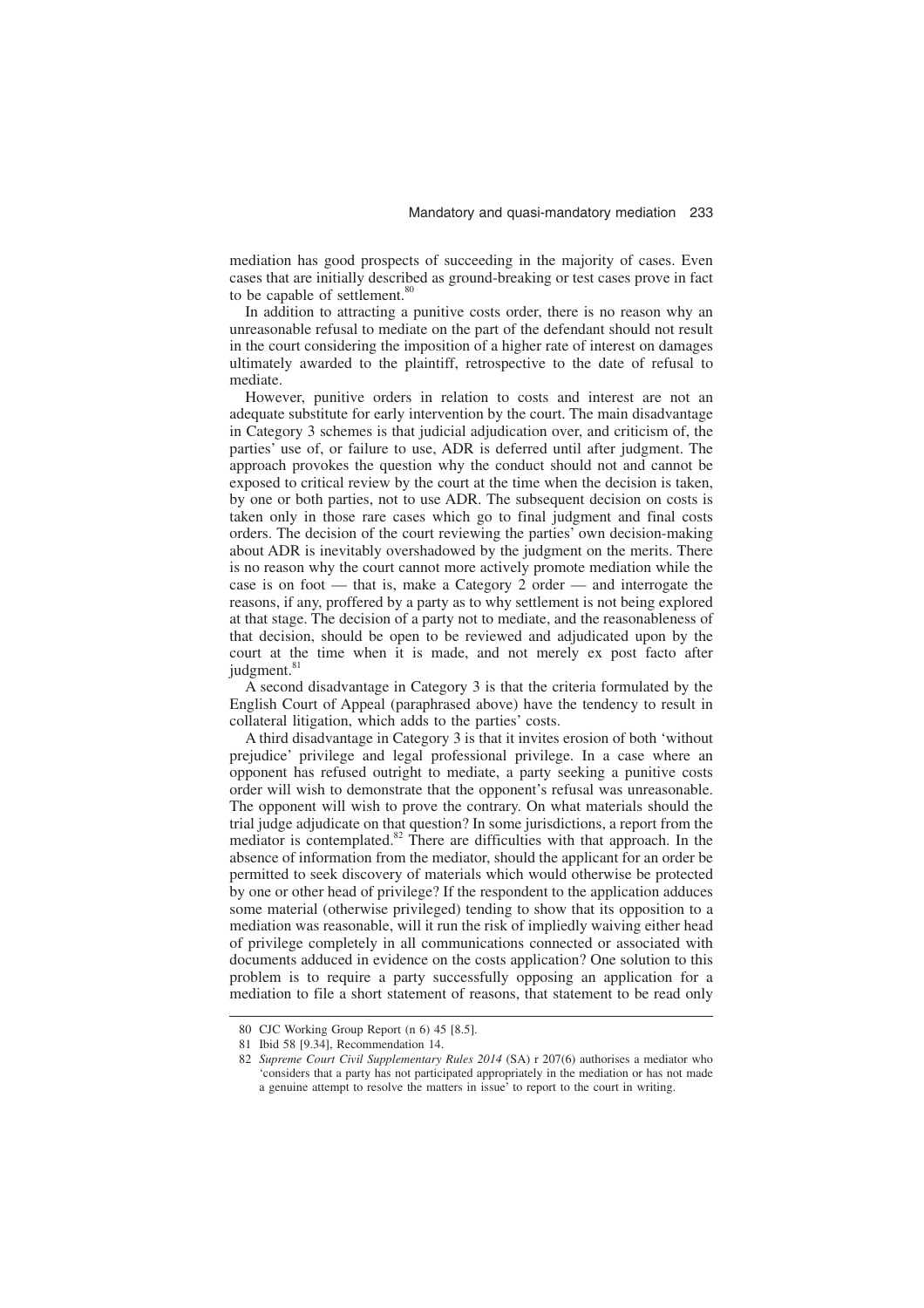by the trial judge after publication of reasons for judgment. That statement would bind the respondent. In this respect, the courts could follow the practice of the profession. It is the practice of many solicitors, in the wake of a failed mediation, to restate the client's final offer at the mediation, with a statement of reasons, in the form of a protected letter (a 'Calderbank' letter), possibly complemented by a simultaneous filed offer. The party which successfully opposed an application for a mediation will stand or fall according to the assertions made in its statement of reasons, in the light of the subsequent findings of fact at the trial. This is one mechanism adopted in England, via para 3 of the 'Ungley' order referred to below.

Similar issues will arise, but in a more acute form, if the contention is that the respondent to the costs application attended a mediation but did not engage in negotiations in good faith at the mediation.

## **Commercial matters**

Both the adjective 'commercial' and the phrase 'commercial matter' are protean expressions. By contrast, in the context of civil litigation, the phrases 'commercial matter' and 'commercial cause' have acquired a narrow, technical meaning: they denote a claim for money arising from the ordinary transactions of merchants and traders, or a claim relating to the construction of mercantile documents, to the export or import of merchandise, to contracts of affreightment, insurance or banking, to mercantile agency or mercantile customs and usages. This technical meaning found reflection in the scope of the jurisdiction of the commercial courts, both in England and Australia. The primary object of those courts is the expeditious resolution of litigation in order to promote the ready circulation of money in the commercial community, so that claimants can in turn discharge their own debts. The purpose of the commercial court was to provide a forum for the litigation and resolution of disputes between merchants and traders who desired, and were prepared to cooperate to achieve, an early opportunity of having their disputes decided.<sup>83</sup>

When considering whether or not a mediation is appropriate and should be ordered against the wishes of one or more parties, a matter that might be characterised as 'commercial' is intrinsically no different from other matters involving money. When all is said and done, most disputes involve money or a fungible asset such as real estate, and most disputes involve contested questions of fact and law.

However, the feature of a commercial cause which does set such a dispute apart from others is the same feature which led courts in England and Australia to create either commercial courts or commercial lists, namely the need for a prompt resolution in the interests of the wider commercial community, in order to promote the circulation of money. In matters where the alleged plaintiff/creditor is other than a substantial and highly liquid financial institution, the plaintiff will often require payment of the debt which is the subject of the action in order to be able to pay its own debts. Delay in the payment of debts can have effects not only as between the parties, but in the

<sup>83</sup> *Witten v Lombard Australia Ltd* (Supreme Court of New South Wales, Macfarlan J, 25 May 1967).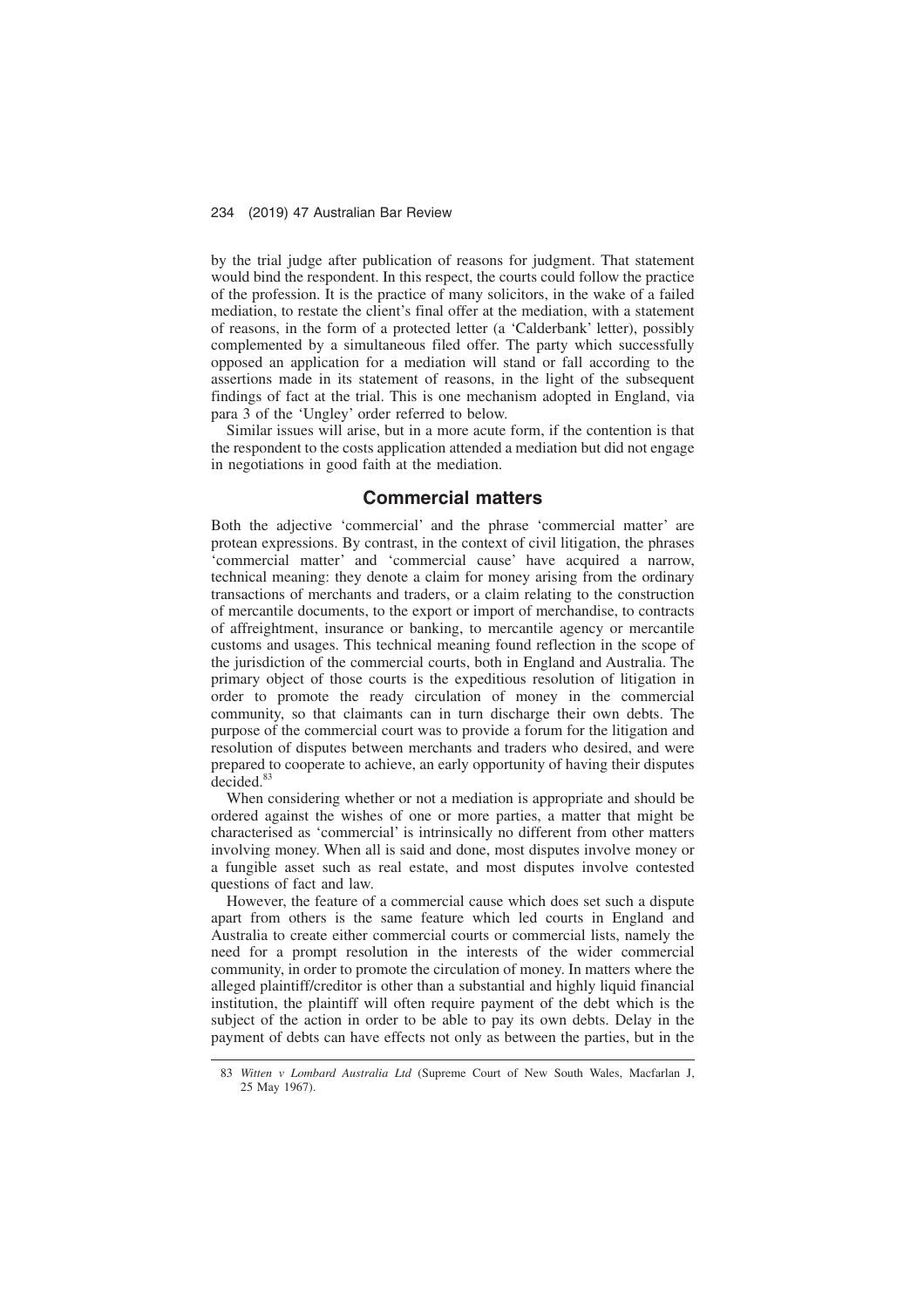business pyramid sitting above or below the claimant. $84$  The non-payment of a debt to an illiquid plaintiff/creditor can trigger illiquidity and insolvency on the part of the creditors of that plaintiff/creditor. The very factor which led to the creation of commercial courts militates in favour of compulsory mediation in commercial matters because mediation generally brings about a more expeditious resolution of a dispute, and payment of the underlying debt, than judicial adjudication. There is a public interest in the 'velocity of [the] circulation' of money<sup>85</sup> which can be promoted by orders for compulsory mediation in commercial matters.

The second benefit to a commercial enterprise inherent in the negotiated settlement of an action before the costs of a trial are incurred is that the working capital of the enterprise can be freed up for a productive use, rather than for payment of legal fees. The third benefit is one which is particularly pertinent to small and medium businesses: senior management and the proprietors of the business can devote their time and energy to income-generating activities, rather than to the unproductive activities associated with litigation, such as instructing solicitors and counsel, finding and collating documents for the purposes of discovery, reading and approving correspondence, drafting witness statements and the like, and generally collaborating with solicitors in the orderly conduct of proceedings.

# **Should mediation be compulsory in commercial matters?**

It follows that the interest, both of the litigants to a particular commercial cause and of the wider commercial community, in the expeditious resolution of commercial causes should predispose the court to order a mediation in relation to such a dispute, provided that mediation is more likely than a trial to result in the expeditious termination of the proceedings.

Commerce has willingly embraced mediation. In England, the business community has led the profession in that respect. The Commercial Court was the first English court to embrace ADR. In 1994, it began requiring practitioners to consider and discuss with their clients and opposing parties the possibility of attempting to resolve proceedings by ADR, and to ensure that parties were fully informed as to cost-effective dispute resolution options.<sup>86</sup> CEDR has found that the number of commercial disputes being referred to mediation has been increasing year by year. By 2001, it was found that the construction industry in the United Kingdom was the largest single user of mediation, followed by banks, the information technology sector and insurers. It was also found that the proportion of in-house lawyers who favoured compulsory mediation was twice as high as the proportion of solicitors in private practice (78% as against 40%). In relation to the public interest in the efficiency of the judicial system, CEDR has claimed that, since 1990, the

<sup>84</sup> It was for these and other reasons that the security of payment legislation was enacted in respect of the construction industry.

<sup>85</sup> *Aon Risk Services v Australian National University* (2009) 239 CLR 175, 224.

<sup>86</sup> Commercial Court, *Practice Note* [1994] 1 All ER 34.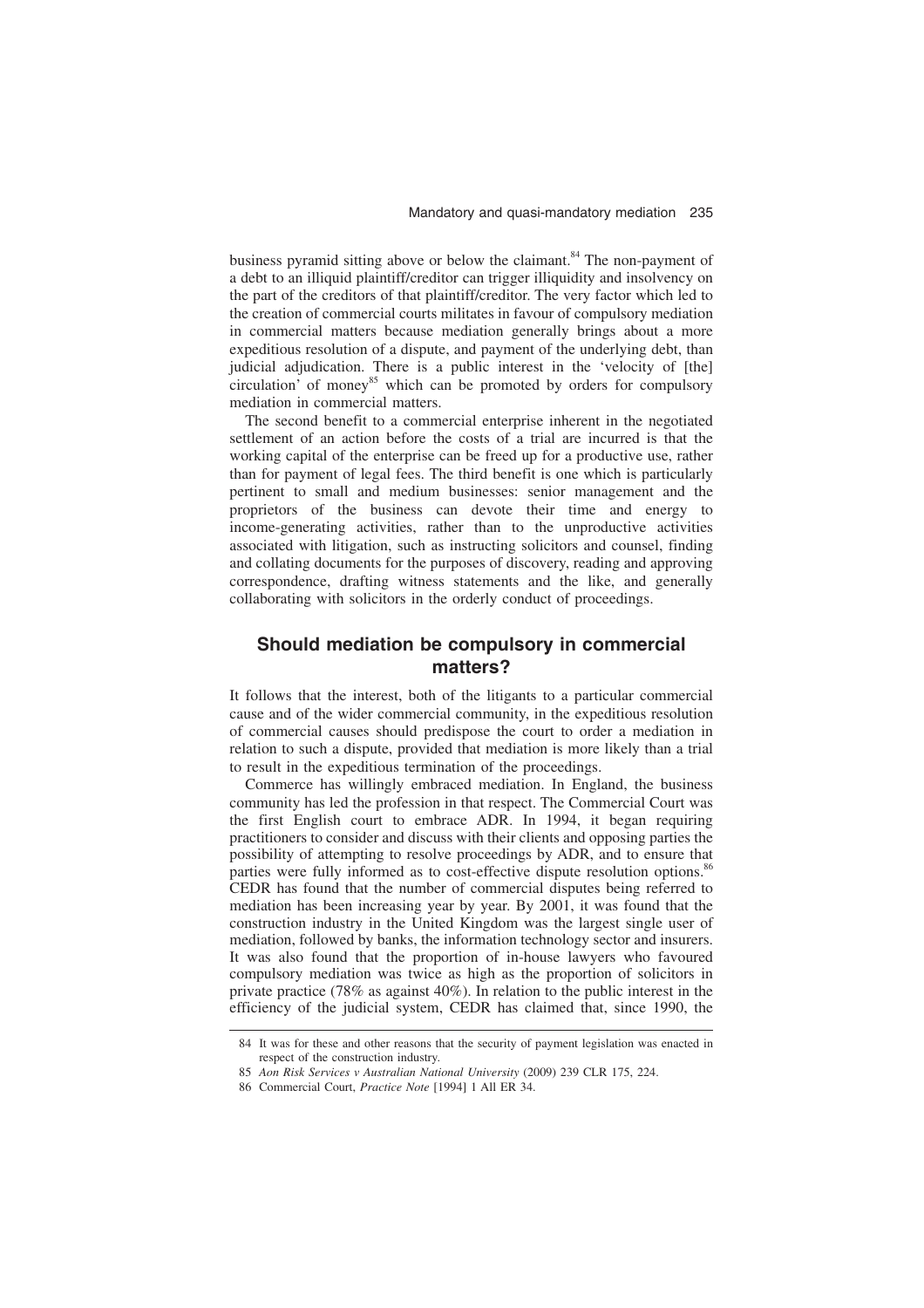savings to the business community alone of mediation as opposed to litigation has been of the order of £22,000,000,000. This is a staggering amount of money.

The English Commercial Court commonly makes orders in relation to ADR in substantially the following form:

- 1 On or before [date] the parties to exchange lists of 3 neutrals or identify one or more panels of individuals who are available to conduct ADR procedures in the case prior to [date].
- 2 On or before [date] the parties shall in good faith agree a neutral individual or panel from the lists so exchanged or provided.
- 3 Failing such agreement by [date] the court will facilitate agreement on a neutral individual or panel.
- 4 The parties shall take such serious steps as they may be advised to resolve the dispute by ADR procedures before the individual or panel so chosen not later than [date].
- 5 If the case is not settled, the parties shall inform the court what steps towards ADR have been taken and why such steps have failed. $8<sup>7</sup>$

An alternative form of order, known as the 'Ungley' order,<sup>88</sup> takes the following form:

- 1 Parties shall by [date] consider whether the case is capable of resolution by ADR.
- 2 If any party considers that the case is unsuitable for resolution by ADR, that party shall be prepared to justify that decision at the conclusion of the trial, should the judge consider that such a means of resolution were appropriate, when he is considering the appropriate costs order to make.
- 3 The party considering the case unsuitable for ADR shall, not less than 28 days before the commencement of the trial, file with the court a witness statement without prejudice, save as to costs, giving reasons upon which they rely for saying that the case was unsuitable.

The orders stop short of directly compelling mediation. They are merely a direction that the parties consider mediation. The pith and substance of both forms of order is found in the requirement that the parties must make available to the court a written account of the reasons for resisting mediation. The account can later be used by the court in retrospectively assessing the reasonableness of the parties' conduct, should the matter go to trial and judgment. In other words, the written account is an aid to a retrospective costs order under a Category 3 scheme. In the nature of things, the account must be both convincing and comprehensive. Consider the wrath of a judge who has devoted considerable time and effort to a long judgment, in the preparation of which he or she reviewed folder after folder of evidence and thousands of pages of transcript, and who, when asked to deal dispassionately with questions of costs, is armed with a statement of reasons on the part of a losing party, filed many months before the trial, which advances only points of fact or of law which the judge has found to be not only wrong but untenable!

<sup>87</sup> CJC Working Group Report (n 6) 32 [5.42], 33 [5.44].

<sup>88</sup> Ibid. The CJC understood that such orders were usually made at the second or third case management conference, late in the life of a litigated case. The form of order is named after Master Ungley, who developed it in reference to actions for clinical negligence.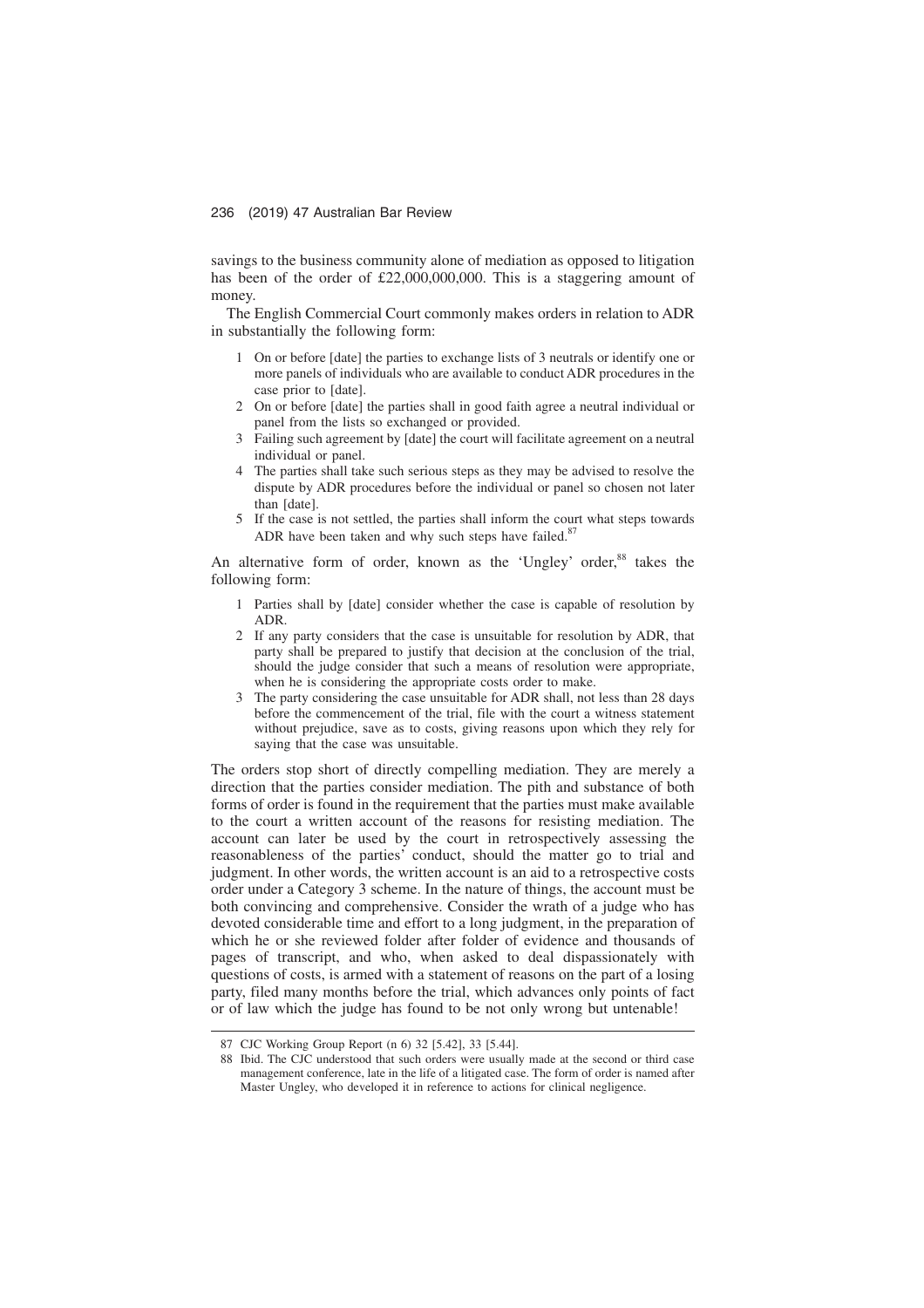Are Category 3 schemes effective? Should they be complemented by Category 2 schemes? Should mediation in commercial matters be compulsory? There are no universally true a priori answers to these questions. Only by the use of pilot schemes, error and experimentation will decision-makers be able to ascertain whether arguments against compulsion are borne out. A number of English schemes which embodied automatic references to mediation are regarded as having failed to achieve their objectives.89 By contrast, the model orders set out above seem to be having some effect. On the whole, nevertheless, if compulsion is to be deployed, the most effective form is Category 2, complemented by Category 3, embodied in the 'Ungley' order.

Given the advantages of mediation, both to the public and to the parties, the rules of superior courts should therefore create a rebuttable presumption in favour of mediation, by way of a provision that an order for mediation must be made at least once in the course of civil litigation, unless a judge is satisfied that the parties have demonstrated either good cause or special reason to the contrary.<sup>90</sup> The only questions should be as to the  $\overline{(a)}$  timing of and (b) conditions precedent to an order for mediation. Mere reluctance to mediate on the part of one or more parties, and mere pessimism as to the prospects of success of a proposed mediation, should not constitute 'good cause' or 'special reasons' for this purpose. Many parties are reluctant to either initiate or agree to participate in a mediation because they are of the belief that an expression of willingness to engage in a mediation will be construed by the opponent as a sign of weakness and lack of conviction. Experience shows that, if forced into mediation, many who are initially reluctant participants become active participants.<sup>91</sup> Compulsion eliminates the 'weakness' or 'who blinks first' issue. Parties are often quietly relieved when compelled externally to take part in a mediation which they did not have to propose or support. There is another category of litigant which is assisted by compulsory mediation: the class of litigants who wish at all cost to avoid the confrontation implicit in a trial. They are willing to mediate but are reluctant to evince a desire to mediate.

Experience also shows that, once underway, a mediation can create a momentum of its own. It can create an atmosphere where the most intractable parties can come to terms. Settlements become possible even in cases where direct negotiations have failed to resolve the dispute and the parties are reluctant to commit further time and money to negotiations. The intervention of a neutral third party can bring about a settlement where direct negotiations cannot. The parties are able, at a mediation, to influence the procedure followed by the mediator and, if both agree, to engage in constructive dialogue, both directly and between their legal advisers. In face-to-face sessions, litigants or (in the case of corporate parties) their representatives are able to express their personal attitude about the litigation, each party's contentions and the underlying facts. The making of concessions, albeit

<sup>89</sup> Hanks (n 22) 943–4.

<sup>90</sup> The former is the criterion in the Commercial Court in Victoria: Supreme Court of Victoria, *Practice Note No 10 of 2011: Commercial Court*, 28 November 2011. The latter is the phrase employed in *Succession Act 2006* (NSW) s 98(2).

<sup>91</sup> *Idoport Pty Ltd v National Australia Bank Ltd [No 21]* [2001] NSWSC 427, [29]–[30]; *Remuneration Planning Corporation Pty Ltd v Fitton* [2001] NSWSC 1208, [3].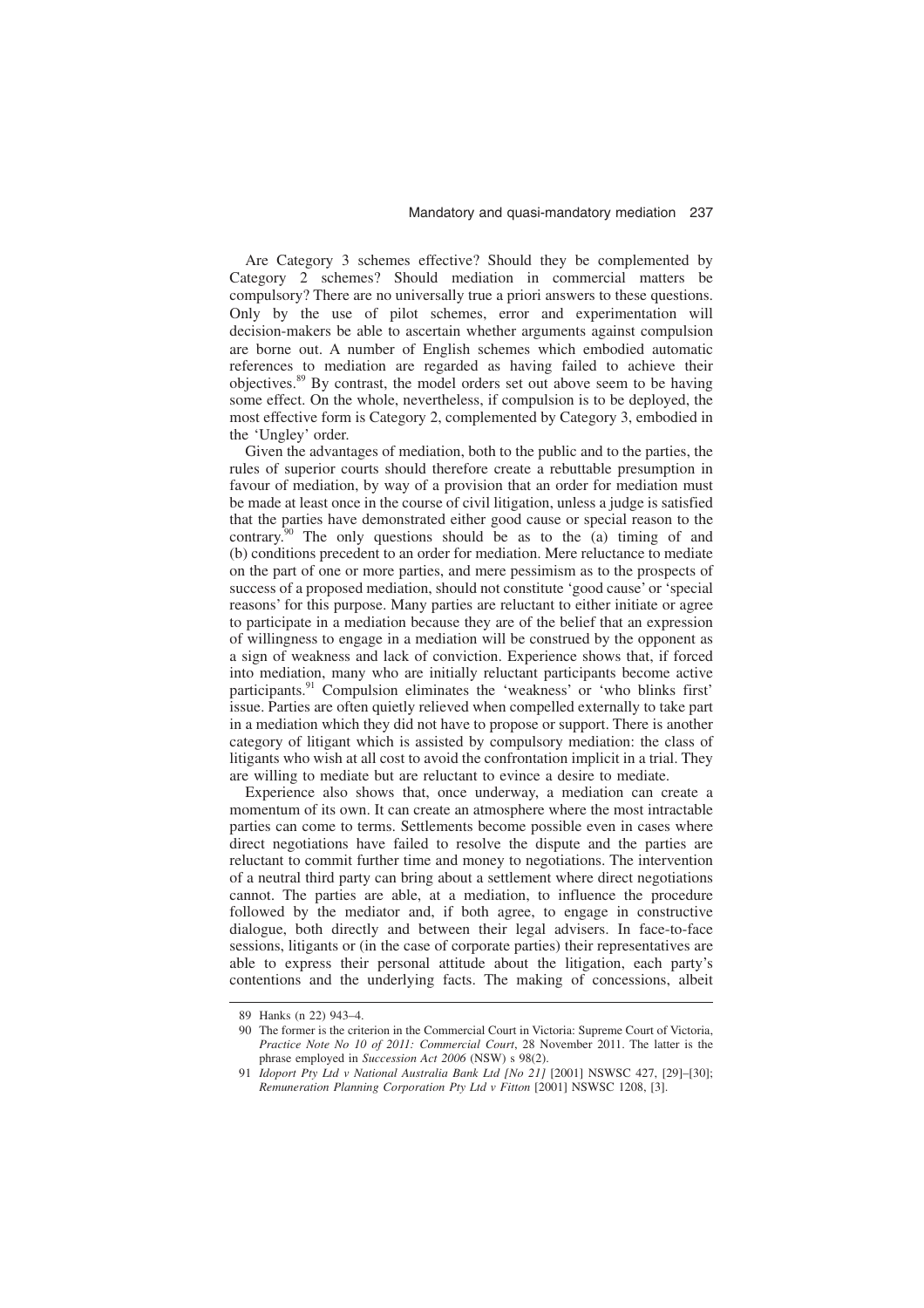hypothetically and conditionally, can itself create a momentum which culminates in a settlement, as can a conditional offer.<sup>92</sup> The parties can explore common ground, such as a shared interest in the minimisation of future costs, rather than dwelling upon the past and upon matters which divide them.

It has been recognised since the 1980s that every court must adopt full responsibility for the economic and expeditious resolution of every action instituted in its registry.<sup>93</sup> Recognition of this fact resulted in the implementation of case-flow management principles. The discharge of this responsibility requires the court positively to consider in every case resolution of an action by way of mediation and other non-judicial procedures. It also requires the court to provide comprehensive mediation services itself, either by provision of a judge, master or administrative officer, in the same way as is done in federal courts.

Parties would embrace mediation more willingly if mediation were seen as an integral part of the actual court process, and an indispensable interlocutory step, rather than as something extraneous and alternative to the judicial process. Indeed, a strong argument can be mounted in favour of the amendment of rules of court to permit the parties to invoke mandatory mediation even before litigation is instituted,  $94$  in much the same way that the rules in some jurisdictions require the exchange of offers before the filing of a summons.<sup>95</sup> These rules recognise that to permit the institution of litigation merely after the service of a letter of demand or letter before action is neither in the public interest nor in the interests of the parties.

Rules of court giving effect to Category 2 compulsion and presumptively requiring mediation must also be complemented by Category 3 compulsion. The court should possess, and it should exercise, the power to depart from the principle that costs follow the event where one party unreasonably refuses to mediate. The court should routinely exercise retrospective costs control over both pre-litigation conduct and post-institution conduct, by way of punishing unreasonable litigious conduct at any time during the life of a claim. This

<sup>92</sup> As Shakespeare so incisively said in Act 5 Scene 4 of 'As You Like It': I once heard of an argument that seven judges couldn't settle. The two parties met up on their own, and one said, 'Well, if you said this-and-that, then I must have said such-and-such,' and they shook hands and parted on good terms. 'If' is the only peacemaker. 'If' is a very valuable word.

<sup>93</sup> This responsibility is embodied in *Supreme Court Civil Rules 2006* (SA) r 3. The expressed objects of the Rules include the facilitation and encouragement of the resolution of civil disputes by agreement between the parties and the minimisation of the cost of civil litigation to the litigants and to the State.

<sup>94</sup> Justice GL Davies, 'The Changing Face of Litigation' (Speech, Supreme Court and Federal Courts Judges' Conference, 29 January 1997), cited by Muir (n 8) 10. *Civil Dispute Resolution Act 2011* (Cth) s 6 requires applicants who institute civil proceedings in either the Federal Court of Australia or the Federal Circuit Court of Australia to file a 'genuine steps statement' with an initiating application. The statement must outline either the steps taken to resolve the dispute or the reason why no such steps were taken. Section 7 requires the respondent, after receipt of the applicant's statement, to file its genuine steps statement, either stating agreement with the applicant's statement or specifying points of disagreement, and the reasons therefor. Substantially similar legislation was subsequently enacted in New South Wales (*Civil Procedure Act 2005* (NSW) pt 2) and Victoria (*Civil Procedure Act 2010* (Vic) ss 22–3 as amended by *Civil Procedure Act 2010* (Vic) s 6).

<sup>95</sup> *Supreme Court Civil Rules 2006* (SA) r 33.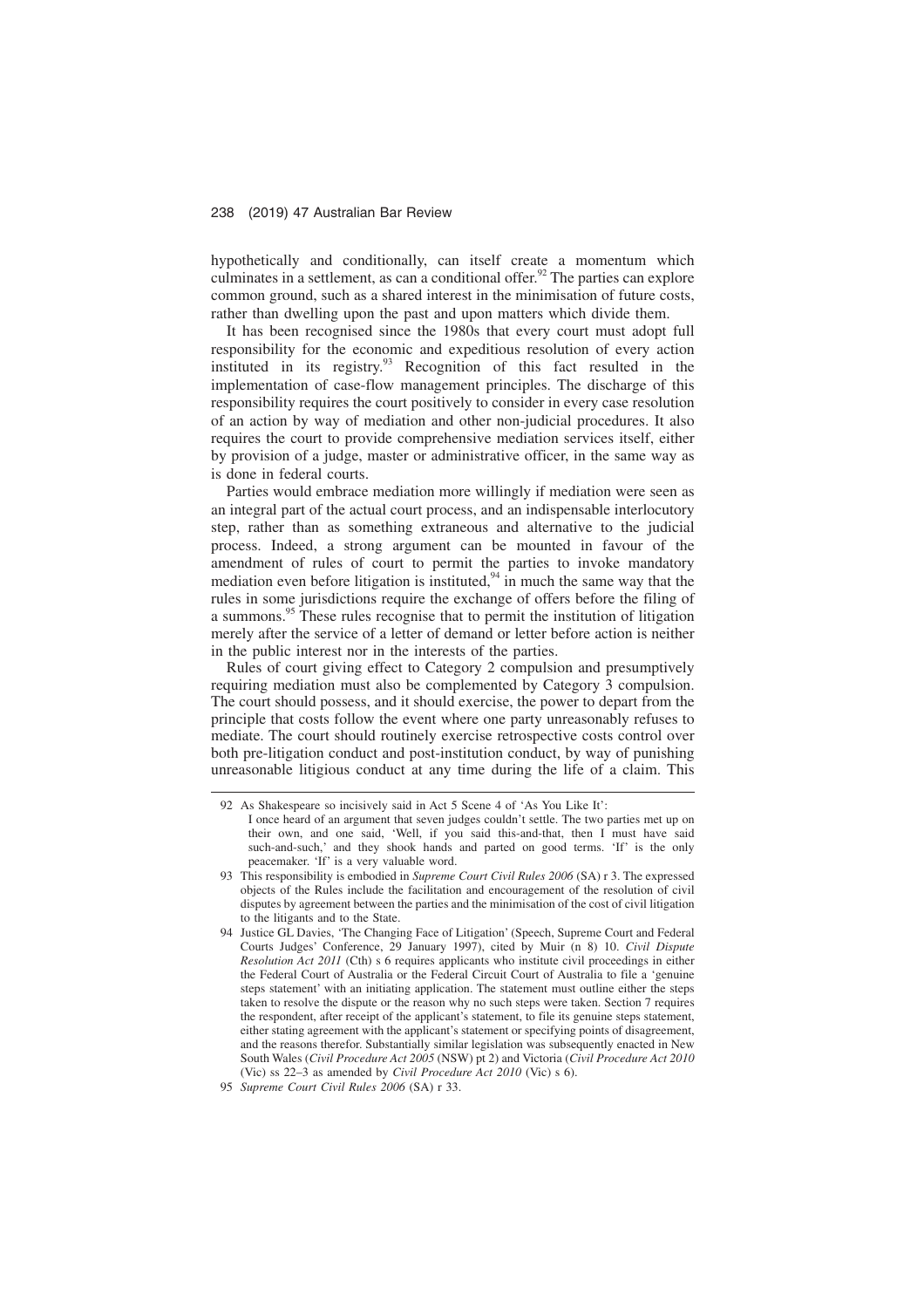would involve penalising a party, be it the successful or the unsuccessful party, who litigates in an unreasonable way, including refusing to mediate or refusing to take part in good faith in mediation. $96$ 

In addition, the rules should authorise the court to direct (and not merely permit) the parties to file rules offers, possibly accompanied by a short statement of reasons. The rules as to offers have been rightly described as 'a core element of the civil justice system'.<sup>97</sup> In England, reforms have gone to the point of a third step: judicial costs management under which the court manages both the steps to be taken in an action and the costs to be incurred by the parties in connection with those steps.<sup>98</sup>

# **Enhancing Category 2 mediation: Timing and preconditions**

Mediation is, by its very nature, a flexible procedure. It can be used at any stage of proceedings and, indeed, prior to the institution of proceedings. It can be used in relation to merely part of a dispute. It can be used after the court has pronounced its final adjudication: for example, disputes about questions of costs and contributions to costs can usefully be referred to mediation.

English practice is to require the parties' legal advisers to consider mediation at two stages in the life of an ordinary civil action. This is a very prudent approach. It requires the parties' legal advisers to monitor the appropriateness of a matter for mediation. In many matters, the timing of a mediation can be critical to its success. Many mediations are held too early in the life of an action, and equally many are held too late. It is virtually impossible in practice for the parties' legal advisers, and thus the court, to select the perfect or most opportune time for a mediation.<sup>99</sup> The best that the parties' legal advisers and the court can do is to undertake a balancing exercise and select an appropriate and propitious time for a mediation, having regard to the competing interests of their respective clients. Continuing consideration by practitioners of the question of the timing of a mediation is essential.

From the point of view of minimising costs, a mediation should be held early in the life of a dispute, $100$  and if at all possible, before litigation is instituted. This is the thesis underpinning Category 1 compulsion. Once litigation is underway, Category 2 comes into play. No mediation should be ordered until it is clear that a claim is going to be defended. There is no utility in directing a mediation before a defence is filed. If there is a reasonable

<sup>96</sup> The CJC found that retrospective costs control under the *Civil Procedure Rules 1998* (UK) r 44, adopted after the Woolf Reports (n 3), 'has had a significant impact on litigation conduct in a jurisdiction where costs are high and generous cost recovery is an important ancillary motivator in litigating at all. Broadly parties behave better than they used to before the CPR and the litigation culture is more civilised'.

<sup>97</sup> CJC Working Group Report (n 6) 30 [5.35].

<sup>98</sup> Blake, Browne and Sime (n 4) 88 [9.03].

<sup>99</sup> Factors relevant to time are considered in ibid, see generally ch 3.

<sup>100</sup> Eg, in Z*eccola v Fairfax Media Publications Pty Ltd [No 2]* [2014] NSWSC 421, McCallum J referred the matter to mediation conducted by a private mediator, notwithstanding that pleadings had not closed, on the basis that the parties' respective positions were sufficiently known and to wait for the pleadings to be finalised would impose undue delay. A similar approach was taken in *Oasis Fund Management v ABN Amro* [2009] NSWSC 967.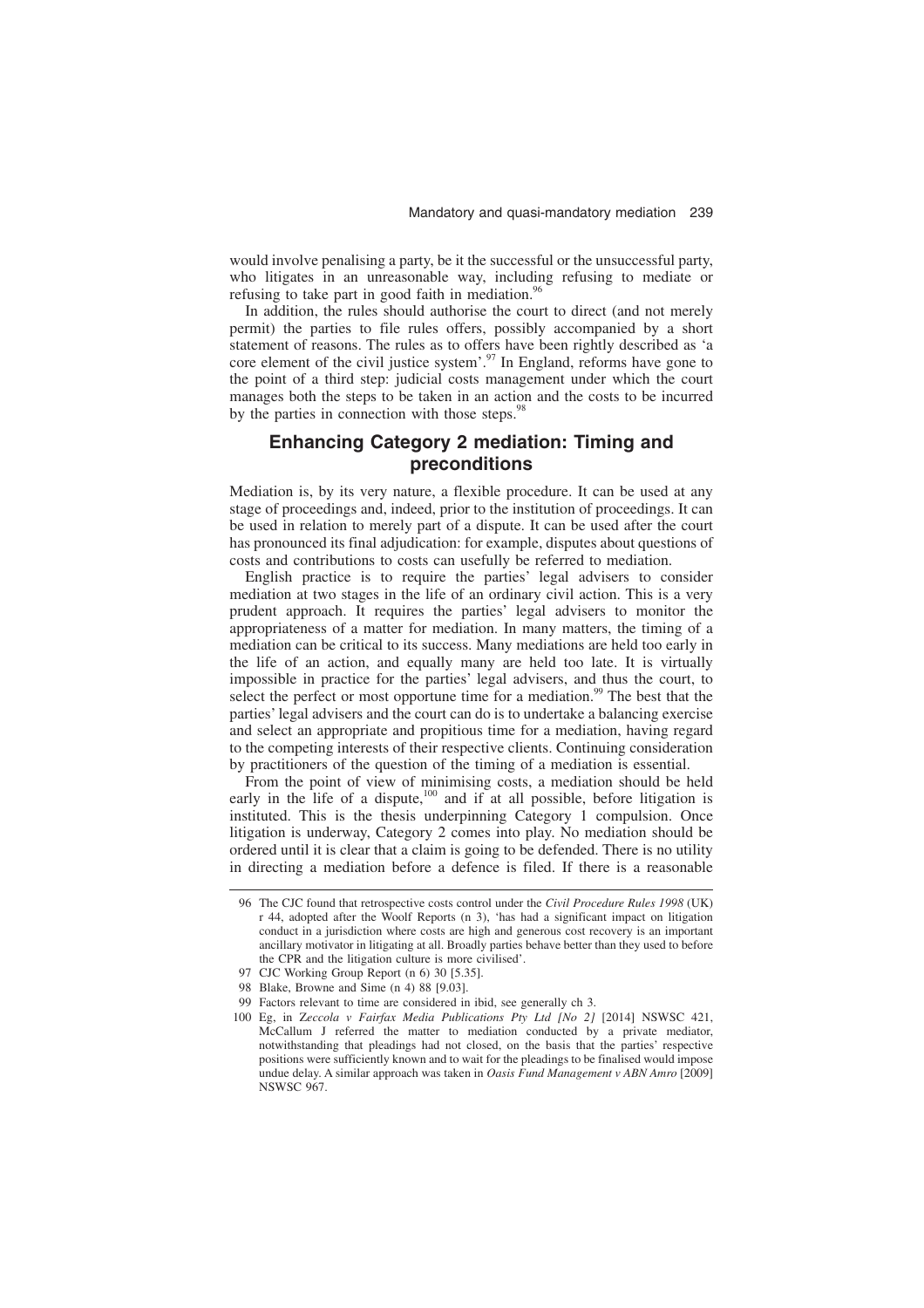possibility of a matter passing to judgment undefended, there is no reason why the court should burden the plaintiff with participation in a mediation which may well be a waste of time and money.

By the same token, an order for mediation should not in general be made until the dispute has attained a certain level of clarity. Ideally, a mediation would be ordered immediately before the point when costs are about to escalate. In most cases, that is either at the point at which expert reports are being procured and exchanged or the matter is being readied for trial, such as by the exchange of affidavits or witness statements. Once a matter is being defended, it should not be permitted to go to a listing conference unless the parties have already conducted a mediation or given good reason for not holding one.

By contrast, many matters (particularly domestic building disputes) come to mediation after the costs of each party or of the parties combined exceed the subject matter. Matters like that are extremely difficult to resolve at mediation. Costs naturally become the main obstacle to a settlement because costs are part of the economic detriment involved in the litigation. The parties' aggregate legal costs become a very significant component of the value at risk in the litigation. In cases where it is foreseeable that the quantum of the claim might be ultimately outweighed by the parties' aggregate costs (for example, a domestic building dispute), the sooner a mediation is ordered the better.

Likewise, where there is an economic inequality between the parties, the sooner a mediation is ordered the better. Experience shows that many defendants and, in particular, institutional defendants, will not make either a fair or a realistic offer of settlement whilst no trial is in prospect. Ordering an early mediation, complemented by a Category 3 scheme, coupled with the power to order the filing of offers, will assist in righting the imbalance in such cases.

By contrast, from the point of view of maximising prospects of settlement, a mediation should be held after all interlocutory steps, such as the production of documents by the parties and third parties, and the exchange of all necessary expert reports, have taken place. Once these steps have occurred, the parties are better able to assess their prospects of success on the factual merits and are in a better position to assess litigation risk at a mediation. Many parties quite naturally feel reluctant to settle a dispute in the absence of full information as to the other party's case. This is particularly so where a power imbalance exists between the parties to the proceedings.<sup>101</sup> However, the price paid for taking these procedural steps, particularly where only a relatively small sum of money is involved, is that the matter becomes intrinsically more difficult to settle, because one or both parties will want its costs paid by the opponent.

The compromise between these competing needs — that is, between the need to convene a mediation *before* costs become an obstacle, on the one hand, and the need of the parties to be fully informed and to mediate only *after* information has been fully exchanged — can be struck by orders for disclosure of documents and non-party discovery, in advance of the mediation.

<sup>101</sup> Bathurst (n 7) 879.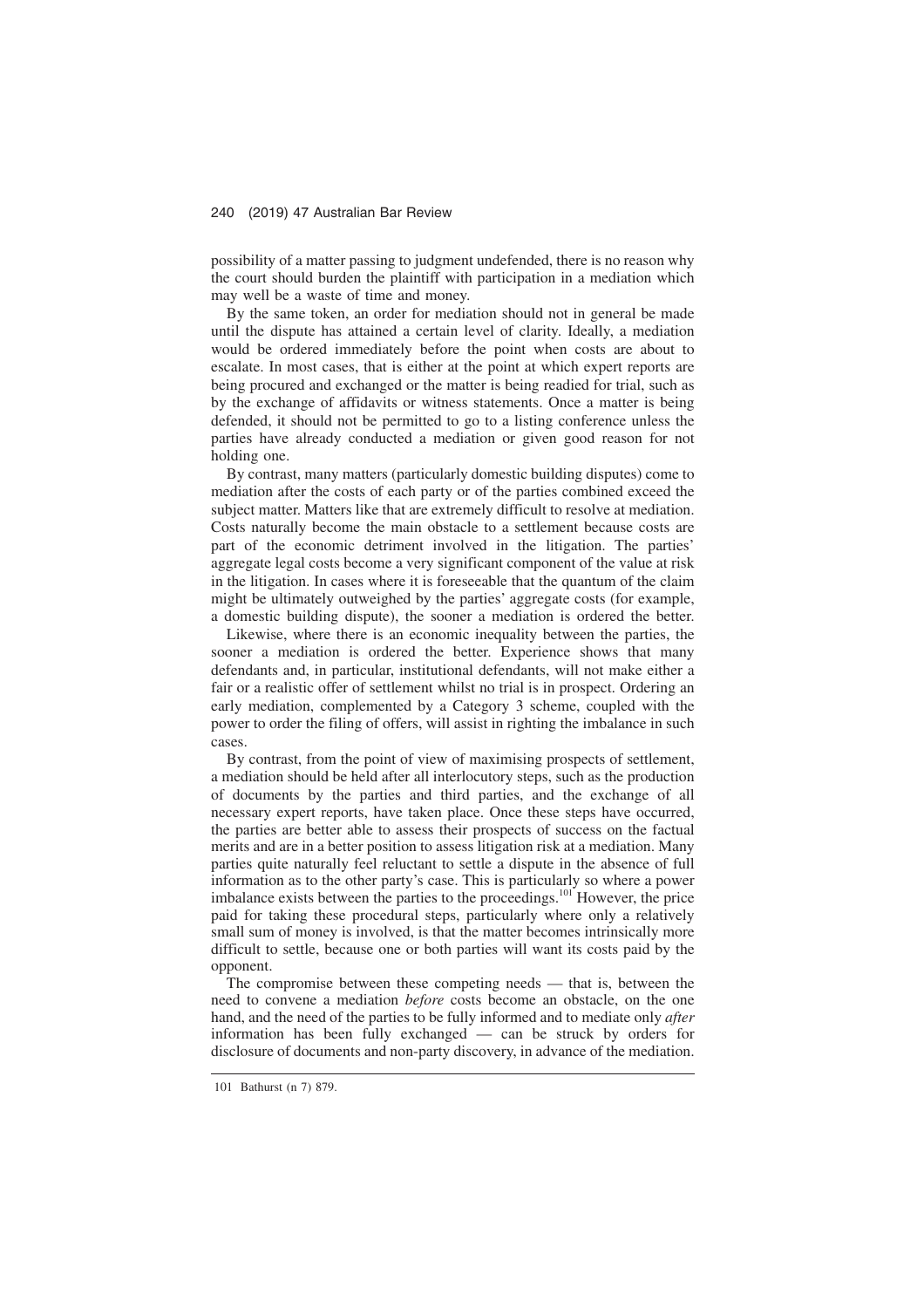In addition, the court should consider directing the parties to file offers, $102$  if they have not already done so, (a) no later than say 3 weeks in advance of a proposed mediation; and (b) within 7 days of the termination of the mediation if it fails. In each case, the offers should be required to be accompanied by a statement of reasons, to permit the court to adjudicate expeditiously and economically as part of a Category 3 costs adjudication.

Practitioners need to remember that, if a mediation is held prematurely and fails, time and costs will be wasted but, more importantly, the very failure of the process may exacerbate the dispute between the parties and harden the parties' attitudes towards one another. Nevertheless, the possibility of a mediation should be raised between opposing practitioners early in the life of an action and practitioners should cooperate with a view to deciding the most appropriate time for, and the necessary preconditions to, a mediation.

# **Preparation for a mediation**

No form of compulsory mediation can succeed without the cooperation of the legal profession. If solicitors, in particular, are not able to persuade a client to take part in a mediation, then no order of a court will make that party a willing party.

The prospects of success of a mediation are enhanced, not only by the full and frank exchange of information between the parties, but also by the attitude of the parties' legal advisers. Many mediations are embarked upon in an atmosphere of hostility and distrust between both the parties themselves and their legal advisers. Views have become entrenched. Each side accuses the other of non-cooperation and, indeed, of obstruction and refusal to admit the obvious. Practitioners are not on speaking terms. Anger, frustration and resentment begin to influence the conduct of the litigation, on one or both sides. The defendant is accused of deep-pocketing the plaintiff. The mediation itself gets underway in a poisonous atmosphere. Not even super-mediator can purge the toxic atmosphere and bring about a settlement single-handedly.

Mediation must not be treated as an adversarial process, even though it has arisen out of the adversarial system. It must be treated as a problem-solving process, in the interests of the client.<sup>103</sup> The party needing persuasion is not the opponent, but the practitioner's own client. From this it follows that the most potent enemy of a successful mediation is, not the intractable party, but the practitioner who engages in the conduct of a saboteur or fifth columnist, and who undermines all efforts of the mediator and of his or her opponent to bring about a compromise.

English courts recognise a duty on the part of a practitioner to discuss with the lay client alternatives to litigation, such as mediation.<sup>104</sup> As a corollary, practitioners have a duty to adopt a constructive attitude to mediation once ordered or agreed. Practitioners also have an obligation to facilitate a settlement consistent with the interests of the client, along with a duty to prepare the client for mediation. They have a duty not to misrepresent the

<sup>102</sup> *Supreme Court Civil Rules 2006* (SA) ch 6 pt 11.

<sup>103</sup> Davidson (n 42) 14–18.

<sup>104</sup> *Burchell v Bullard* [2005] EWCA Civ 358. See also Blake, Browne and Sime (n 4) 36–8 [4.03]–[4.06]. See also the New South Wales conduct rules referred to by Bathurst (n 7) 876.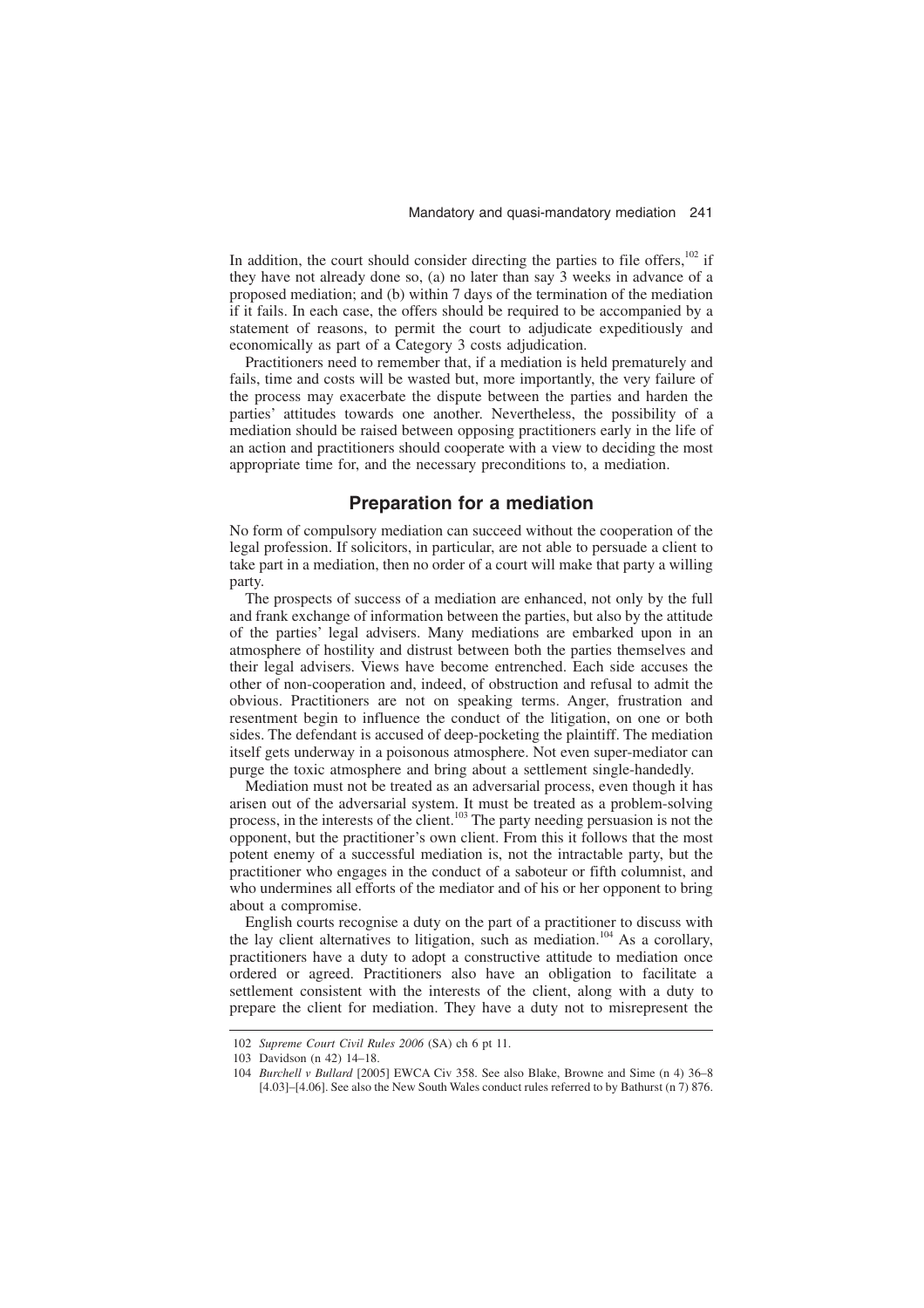client's prospects of success: in other words, a duty not to lead a client to negotiate too ambitiously at the mediation. The parties are entitled to comprehensive and realistic advice as to matters which create a risk of failure. In addition, the parties are entitled to advice as to the worst case which might befall them should the matter go to trial.

Those duties find expression in the Law Council of Australia's Guidelines for Lawyers in Mediation ('Guidelines') which require practitioners to:

look beyond the legal issues and consider the dispute in a broader, practical and commercial context [-] Before a mediation, a lawyer should, as well as assessing the legal merits of the case, consider the dispute in commercial terms and in the light of the client's business, personal and commercial needs, generate possible practical options for resolution.

In this setting, the likely future cost of the litigation, if it is not compromised, is of great importance to most litigants. Advice about the client's prospects must be coupled with an assessment of the likely aggregate costs which the client will bear if it fails in the action and if it is ordered to pay the taxed costs of another party or of other parties. Most importantly, the Guidelines require a legal practitioner to develop a risk analysis focusing on, among other things, the client's worst case, and 'linking risks to the client's interests'. This is a most important obligation.<sup>106</sup> The task of preparing a risk analysis, and an assessment of the client's worst case, should not be left until the mediation is underway. More importantly, it should not be delegated to the mediator. Parties often misconstrue the conduct of a mediator in discussing their potential worst case as an indirect way of giving legal advice, of undermining advice already given to the party, or of casting doubt upon the party's position in the litigation. The parties are entitled, in advance, to balanced advice from their advisers about their prospects of success and risks of failure and to advice about the likely quantum of any award of damages. In addition, as the Guidelines contemplate, the advice of the solicitor must go beyond mere economic questions. Intangibles, such as the need for certainty, finality, the alleviation of stress and the cessation of distraction from employment and family, require emphasis.

Finally, the Guidelines invite practitioners to discuss with their clients, in advance of the mediation, the interests of other parties. The client can be encouraged, particularly where the opponent is a natural person, to sit notionally in the chair of the opponent and consider the opponent's likely perspective on the dispute. This is a way of enhancing the atmosphere of a proposed mediation. It is particularly important in family disputes, including inheritance claims.

A second means of diffusing the parties' usual negative states of mind towards one another, and the hostility which many solicitors feel in the conduct of litigation, is a preliminary conference. When such conferences are held, they are often simply used as a vehicle for the discussion and agreement

<sup>105</sup> Law Council of Australia, *Guidelines for Lawyers in Mediations* (August 2011) 5 [5.1] ('Guidelines').

<sup>106</sup> As to the scope and contents of a risk assessment, see Blake, Browne and Sime (n 4) 173 [14.84]. See also the tips for legal practitioners involved in inheritance claims and disputes over wills in Davidson (n 42) 5–6.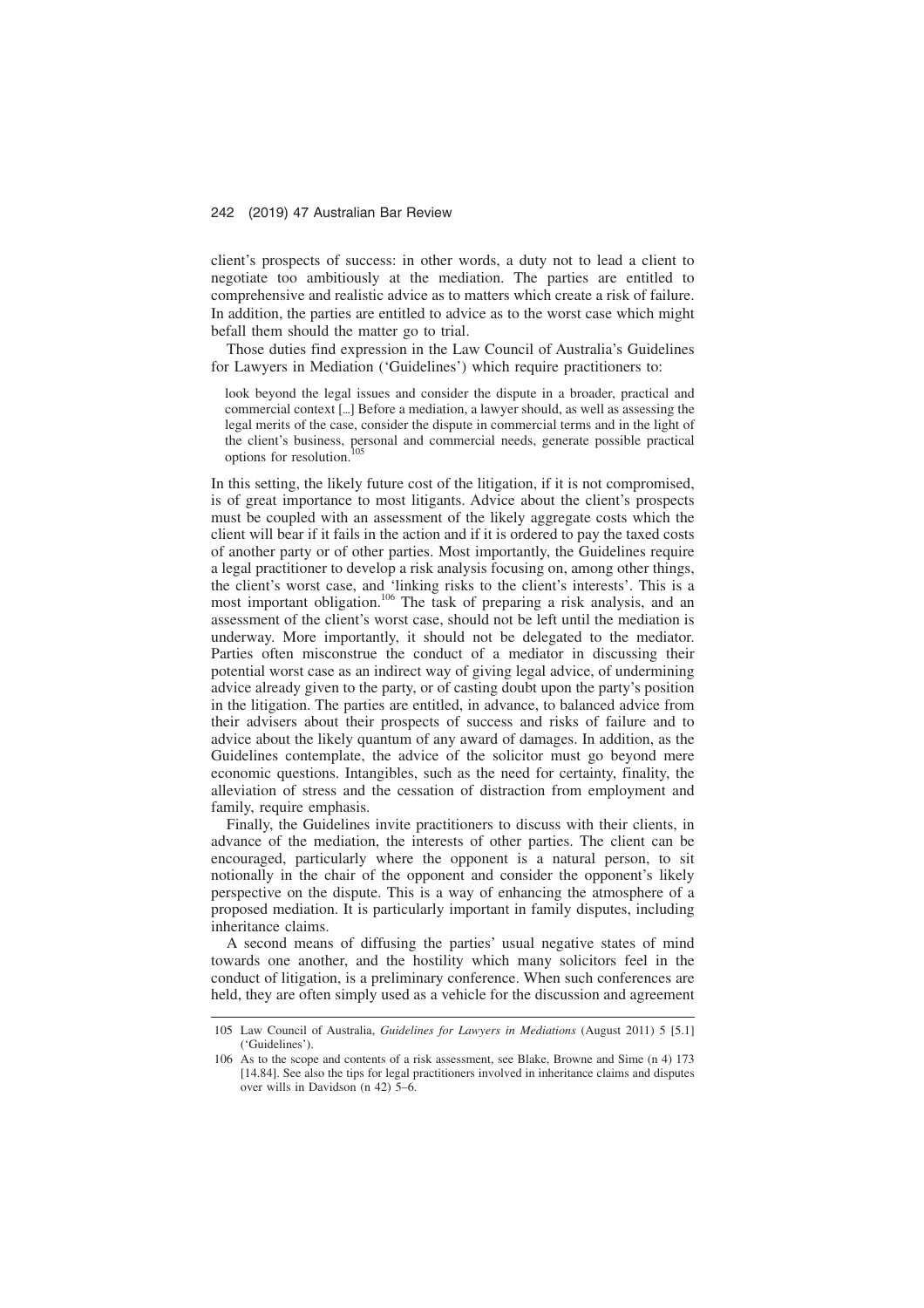of procedural matters. Deployed constructively, they can achieve much more. They can be used to discuss questions of substance. In addition, they can be deployed for a preliminary discussion of procedural questions, including such matters as the resolution of limited issues in the case and other ways of conducting the litigation with minimal cost to the parties, if the mediation fails. Those matters can be productively addressed at a preliminary conference, with a view to minimising both delay in bringing the matter to trial and the parties' costs (if the matter is not settled at the mediation), because they are essentially legal or technical topics, rather than matters of substance for the parties.<sup>107</sup> Preliminary conferences enhance the prospects of a mediation getting underway expeditiously and productively. At such a conference, each side should be asked to indicate whether both the parties and the mediator have the materials necessary to enable the opposing parties to reach an informed and a balanced decision about settlement. In addition, the parties could be asked to consider whether any preconditions, procedural or substantive, should be satisfied before the mediation is convened.

The desirability of the preparation, circulation and agreement of a draft deed of settlement (even if incomplete) in advance of the mediation cannot be over-emphasised.

# **Conclusion**

It is now widely accepted that the mediation of disputes is in the public interest and is of benefit to the judicial system and through it the community.<sup>108</sup> Mediation also serves the private interests of most litigants. While it has often been asserted that mediation is less effective if compulsory, statistical evidence (such as it is) is to the contrary.<sup>109</sup> It is, therefore, in the public interest that superior courts have the power to compel litigants to engage in mediation. This article has reviewed two forms of compulsory or quasi-compulsory mediation within the armoury of the courts.

No single form of compulsory mediation is either a perfect or a universal solvent. The widespread implementation of Category 1 compulsion is a matter for Parliament. Implementation of Categories 2 and 3 is in the hands of the courts.

All superior courts in Australia possess a statutory power of the kind embodied in Category 2, namely to order the mediation of a proceeding, with or without the consent of the parties. The power is a very salutary one. It should be used consistently, but with discrimination. The court remains the arbiter of cases which are and are not suitable for mediation. This, however, points to one shortcoming in Category 2: it gives the parties the opportunity to argue in a public forum about whether or not to mediate. Entrenched parties will take advantage of that opportunity, generally for tactical reasons only. Argument in open court upon an application for mediation may result in an

<sup>107</sup> This final matter is required by the Guidelines (n 105) 6 [5.2].

<sup>108</sup> *Browning v Crowley* (n 52) [5].

<sup>109</sup> CJC Working Group Report (n 6) 44 [7.21]–[7.22], 46 [8.5.6]. It would be a relatively straightforward and simple exercise to audit the efficacy in Australia of both mediation generally and court-ordered mediation in particular. Corresponding audits have been conducted a number of times in the United Kingdom.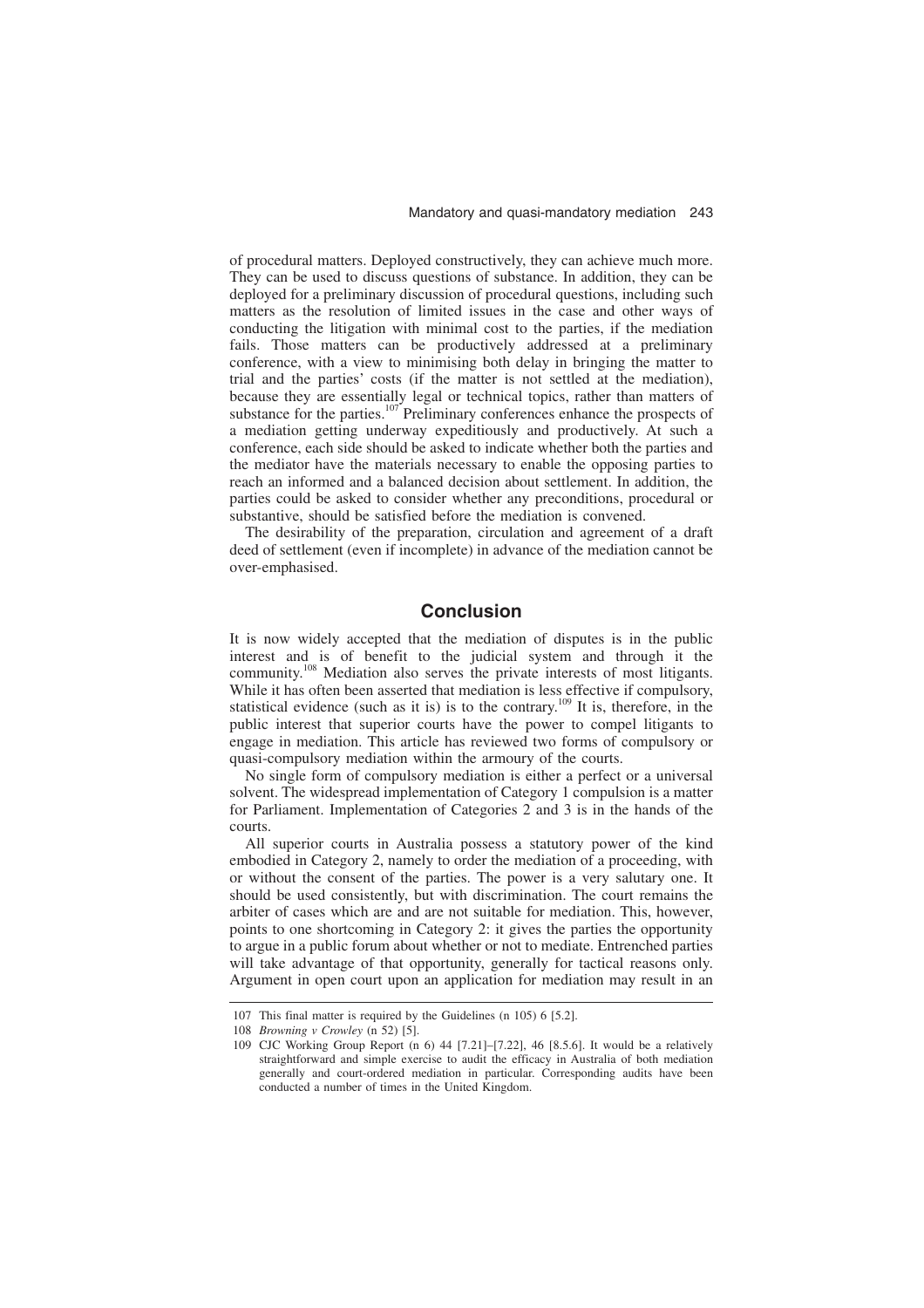expensive procedural debate. Nevertheless, this is a small price to pay for the benefits of systematic mediation of civil proceedings. The solution to this problem might be a rule or judicial practice requiring adjudication on an application for a mediation to be dealt with in chambers, on the papers only, without argument, with no appeal by leave or otherwise, similar to the approach espoused some decades ago in relation to applications for cross-vesting. The British Columbia approach referred to above also has much to recommend it. It permits a party to initiate a process of mediation which, once initiated, is compulsory and self-executing. The British Columbia approach does not harbour the disadvantage referred to above.

By one means or another, protocols and procedures for mediation should be integrated into the court structure and into the rules of civil procedure, such that, to the extent possible, mediation becomes an ordinary and indispensable interlocutory step in the course of every action, unless good cause to the contrary is shown to the satisfaction of a judge or master.

Integration can take one of a number of forms. First, the court itself can provide internal mediation services by making judges, masters or registrars available to conduct mediations, to the extent consistent with the resources of the court. This will bring about a perception on the part of litigants that mediation is as much a part of the judicial process as is a trial. In addition, it is a fact of life that, given the attributes and attitude of certain litigants and their legal advisers, some disputes can be resolved only by a mediator with the authority of a sitting judge. $110$ 

Secondly, the rules regulating the case flow management scheme of the court can require both the court and litigants to address the desirability of mediation at least once and, more desirably, twice, in the life of every action.

Thirdly, those rules could embody an express presumption or norm that mediation will be ordered at least once in every civil matter unless a judge or master is satisfied that mediation (a) would be unfair or would not be productive or, in the alternative, not productive at the stage at which the mediation is sought, or (b) otherwise should be refused for some sufficient or proper reason.

Fourthly, the rules might emulate the rules in force in British Columbia in authorising one party to serve notice on an opponent requiring mediation and thereby making mediation unavoidable, unless the court otherwise orders. Under such a scheme, mediation is triggered by notice, rather than by an order of the court. It is invoked at less cost. The court becomes involved only if mediation is resisted by one or more parties. The resisting party will carry the onus of proving that mediation would be unfair or unproductive. The resisting party will create a risk of an adverse costs order against itself.

Category 3 — retrospective costs orders — are not an adequate substitute for early intervention by the court. Such orders are made after the damage

<sup>110</sup> Conflicting views have been expressed on the topic whether sitting judges should conduct mediations. See, eg, Vicki Waye, 'The Role of Judges and the Courts in Encouraging the Use of Alternative Dispute Resolution in Australia' (Speech, International Seminar in Relationships between ADR and Judicial Proceedings, 26 November 2009) 11–12; Bathurst  $(n 7) 884 - 7$